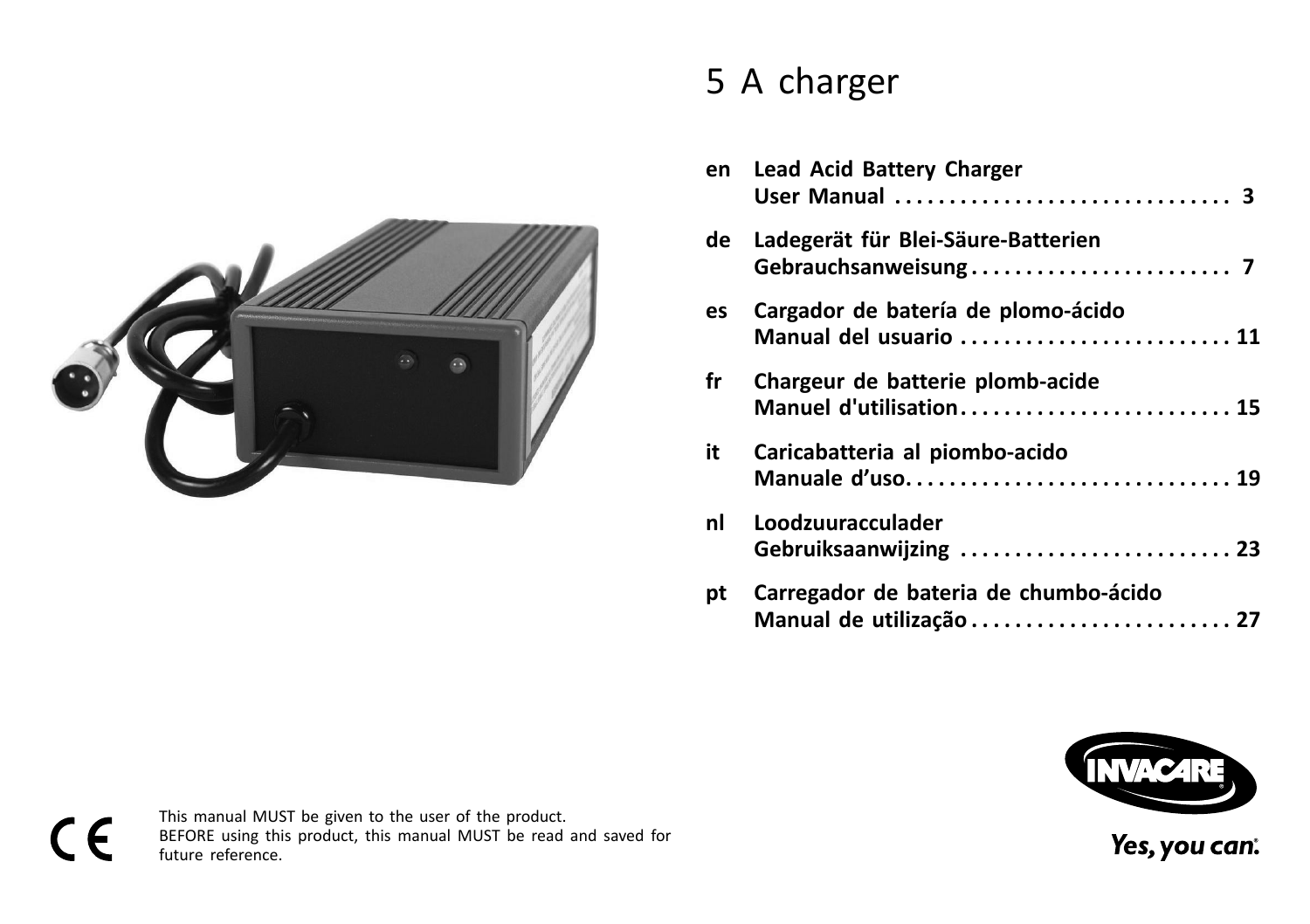© 2019 Invacare Corporation

All rights reserved. Republication, duplication or modification in whole or in part is prohibited without prior written permission from Invacare. Trademarks are identified by ™ and ®. All trademarks are owned by or licensed to Invacare Corporation or its subsidiaries unless otherwise noted. Invacare reserves the right to alter product specifications without further notice.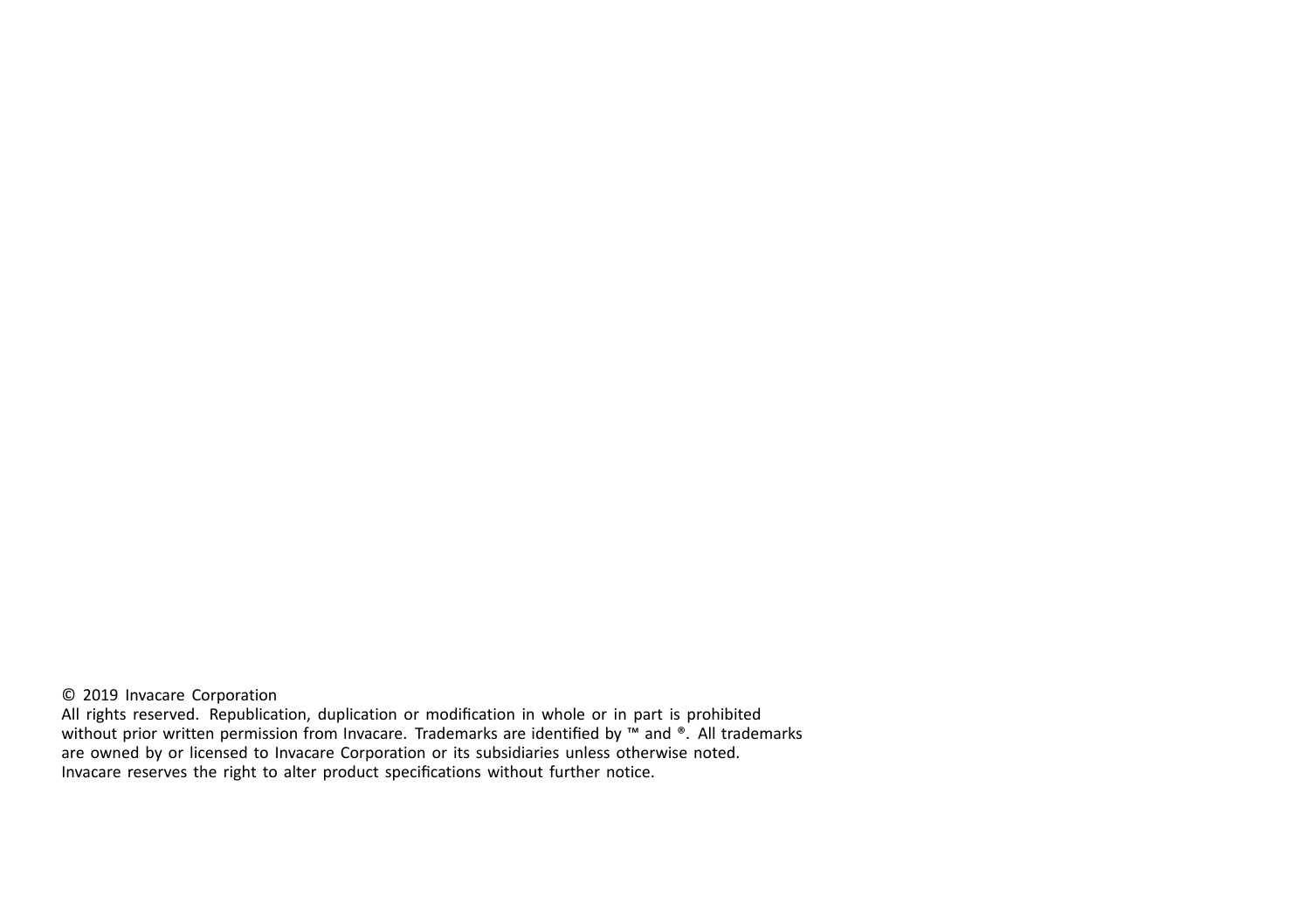## <span id="page-2-0"></span>**Contents**

This manual MUST be given to the user of the product. BEFORE using this product, this manual MUST be read and saved for future reference.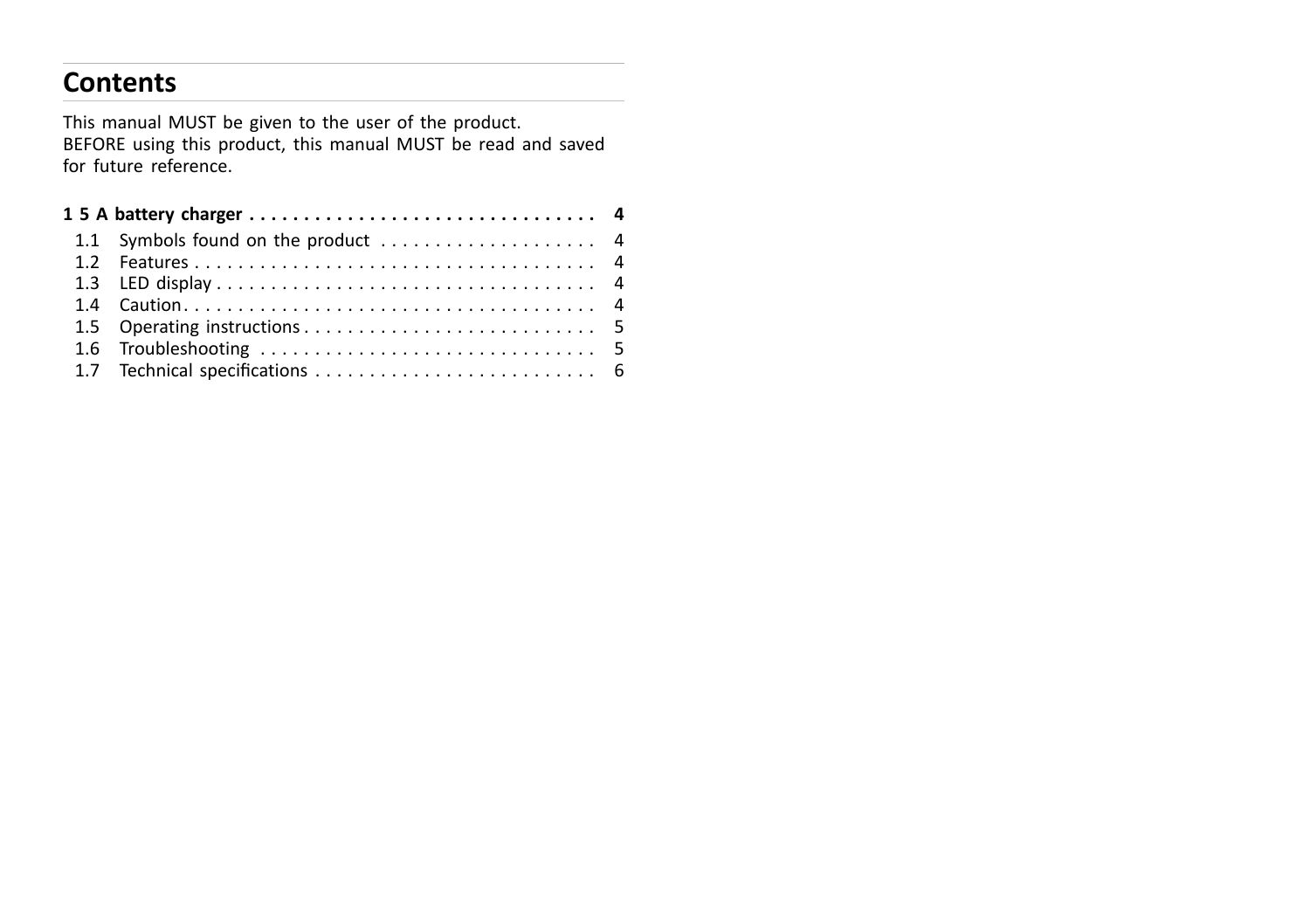## <span id="page-3-0"></span>**1 5 A battery charger**

### **1.1 Symbols found on the product**

| $C \in$                          | This product bears the CE declaration of<br>conformity. The launch date of this product is<br>stated in the CE declaration of conformity. |
|----------------------------------|-------------------------------------------------------------------------------------------------------------------------------------------|
| $\boldsymbol{V}$<br><b>XXXXX</b> | C-Tick (Australian EMC)                                                                                                                   |
|                                  | This product complies with European safety<br>requirements.                                                                               |
|                                  |                                                                                                                                           |
|                                  | Insulation class: Class II                                                                                                                |

## **1.2 Features**



- A Battery charging plug
- B POWER LED indication
- C CHARGING LED indication

### **1.3 LED display**

| Green flashes            | Waiting for connection to<br>battery |
|--------------------------|--------------------------------------|
| Orange flashes           | Pre-charge                           |
| Orange                   | Charging                             |
| Green and orange flashes | Charged 85 %                         |
| Green                    | Fully charged                        |
| Red flashes              | <b>Defect</b>                        |

## **1.4 Caution**

- • Before using the battery charger, read all instructions and cautionary markings.
- In order to extend the service life of the charger, you should not leave the mobility device connected to it for prolonged periods. Turn of the power after charging.
- Do not use the charger for totally discharged batteries or when the batteries are faulty.
- •Use the charger in <sup>a</sup> well ventilated room.
- • Only use the charger for gel or AGM batteries (16-60 Ah).
- •Do not use for <sup>a</sup> voltage input other than that specified.
- • The temperature of case will rise when charging. Avoid to touch the case directly.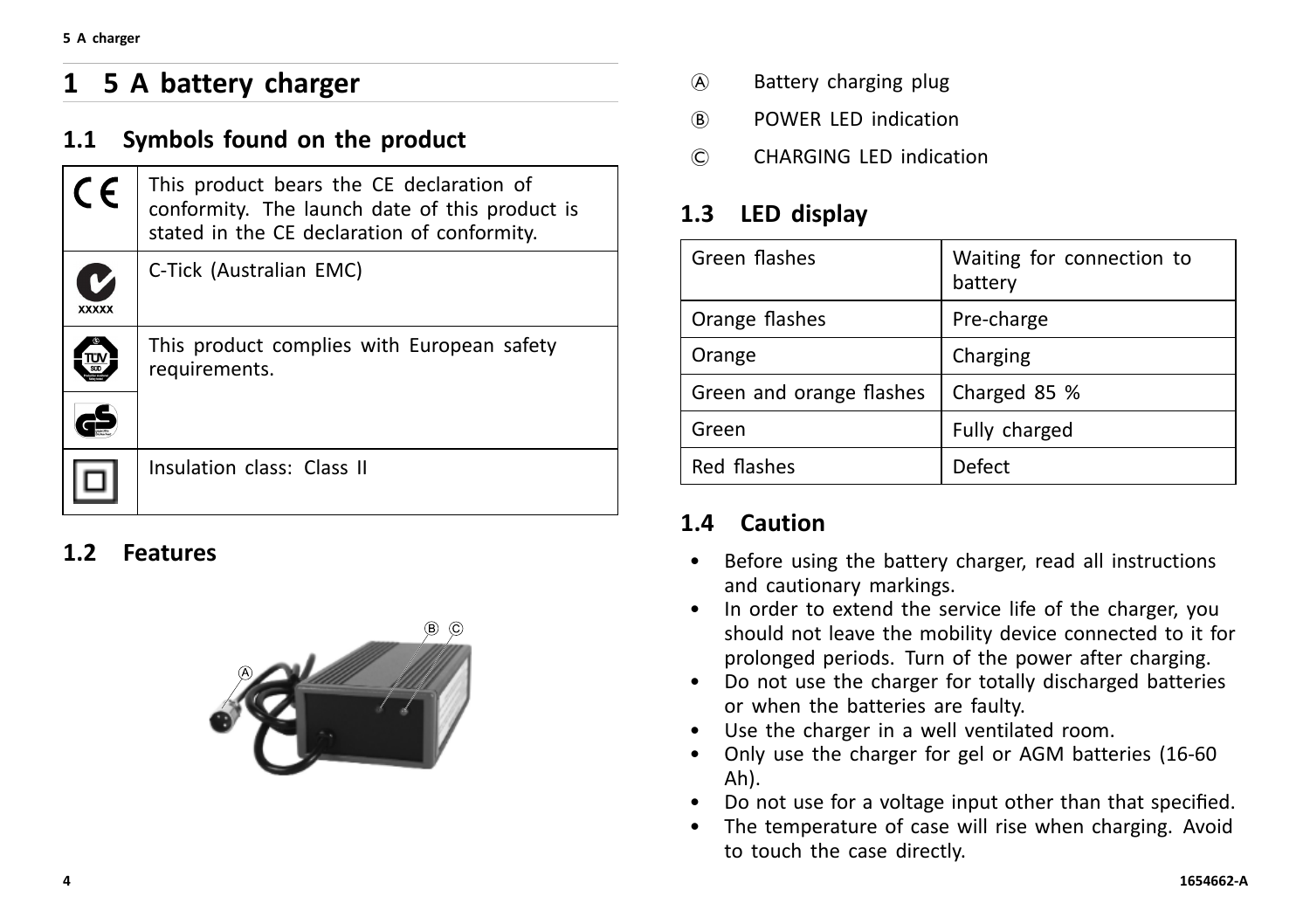- <span id="page-4-0"></span>•"Output Connector Not For Current lnterrupting".
- For continued protection against risk of fire, replace only with same type and ratings of fuse.
- To reduce the risk of fire and electric shock, install in <sup>a</sup> temperature- and humidity-controlled indoor area relatively free of conductive contaminants.
- Power Supply Cord: Use UL Listed detachable power supply cord-No. 18 AWG, 2 conductors, flexible cord, rated 10 A, VW - 1, 105 °C, minimum 1.8 m, maximum 3 <sup>m</sup> long. Provided with <sup>a</sup> molded–on, non–polarized attachment plug with <sup>a</sup> 15 A, 125 V (NEMA1-15P) configuration and <sup>a</sup> molded-on connector which mates with the power inlet.

## **1.5 Operating instructions**

- 1. Make sure the battery charger output voltage is the same as the output voltage of the connecting battery.
- 2. Connect the battery charger to the charging socket of the mobility device.
- 3. Connect the power cord. The LED indicates red and green flash when AC power is on.
- 4. Start charging. Refer to *1.3 LED [display,](#page-3-0) page [4](#page-3-0)* .

## **1.6 Troubleshooting**

- If the POWER LED (red) is off:
	- Check that the charging cable is correctly connected.
	- If the LED still does not light, the battery charger may be faulty. Contact your provider.
- • If the CHARGING LED is off:
	- Check that the charging cable is correctly connected.
	- If the battery is fully charged, the charger will switch to trickle charge mode and the CHARGING LED light goes out.
	- If the charging process was not started (orange LED), the battery could be faulty. Contact your provider.
- • If the green CHARGING LED keeps flashing, it cannot turn to indicate charging:
	- Check if the battery is connected successfully.
	- Check if the output connection is short or open.
	- If the battery connection is ok, the battery charger may be faulty.
- • If the POWER LED (red) keeps flashing:
	- Check if the battery connection is reversed.
	- Check if the output connection is short or open.
	- Check if the environment temperature is too low (<  $0 °C$
	- If the POWER LED keeps flashing, the battery charger may be faulty.
- • If the CHARGING LED does not change from orange to green:
	- The battery cannot be charged correctly. It may be faulty. Stop charging and contact your provider.
- • If the CHARGING LED changes from orange to green immediately:
	- The battery is either fully charged or faulty. Contact your provider.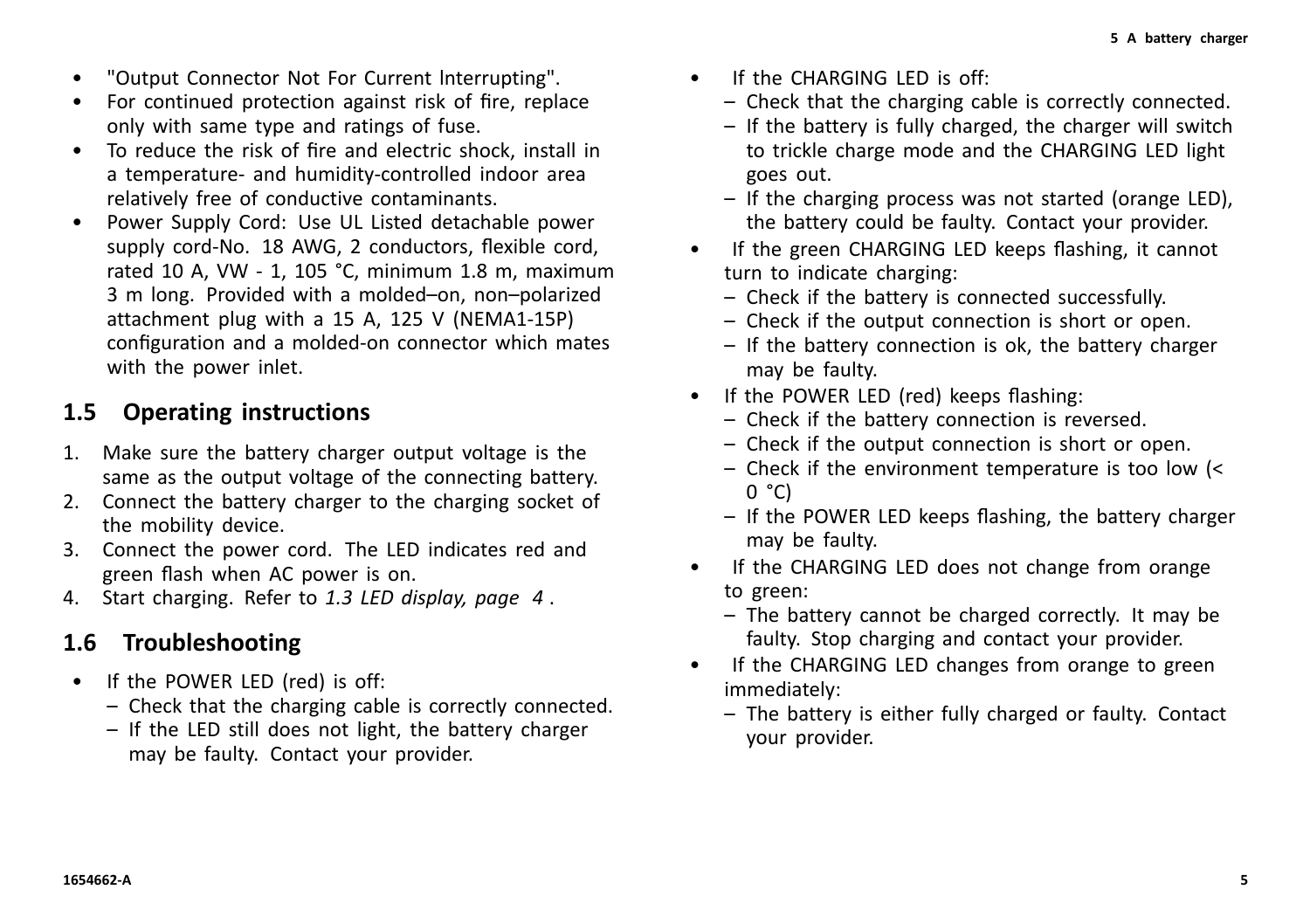## <span id="page-5-0"></span>**1.7 Technical specific ations**

| Item                     | Battery charger                                                                                                                                                                                          |
|--------------------------|----------------------------------------------------------------------------------------------------------------------------------------------------------------------------------------------------------|
| Model                    | 4C24050A                                                                                                                                                                                                 |
| Output<br>current (DC)   | $5A + 5%$                                                                                                                                                                                                |
| Floating<br>voltage (DC) | 27.6 V                                                                                                                                                                                                   |
| Input current<br>(AC)    | 2.5 A max.                                                                                                                                                                                               |
| Input voltage<br>(AC)    | 100 - 240 V, 50 Hz                                                                                                                                                                                       |
| Operating<br>temperature | 0 °C – 40 °C                                                                                                                                                                                             |
| Battery<br>application   | 24 V gel or AGM batteries (16 Ah $-60$<br>Ah)                                                                                                                                                            |
| Output<br>detection      | 1.<br>Short-circuit protection<br>2.<br>Reverse power protection<br>3.<br>Overheat protection<br>4.<br>Charging plug protection<br>5.<br>Automatic cut off when reaching 12<br>hours constantly charging |
| Dimensions L<br>x W x H  | 190 mm x 100 mm x 55 mm                                                                                                                                                                                  |
| Weight                   | 965 g                                                                                                                                                                                                    |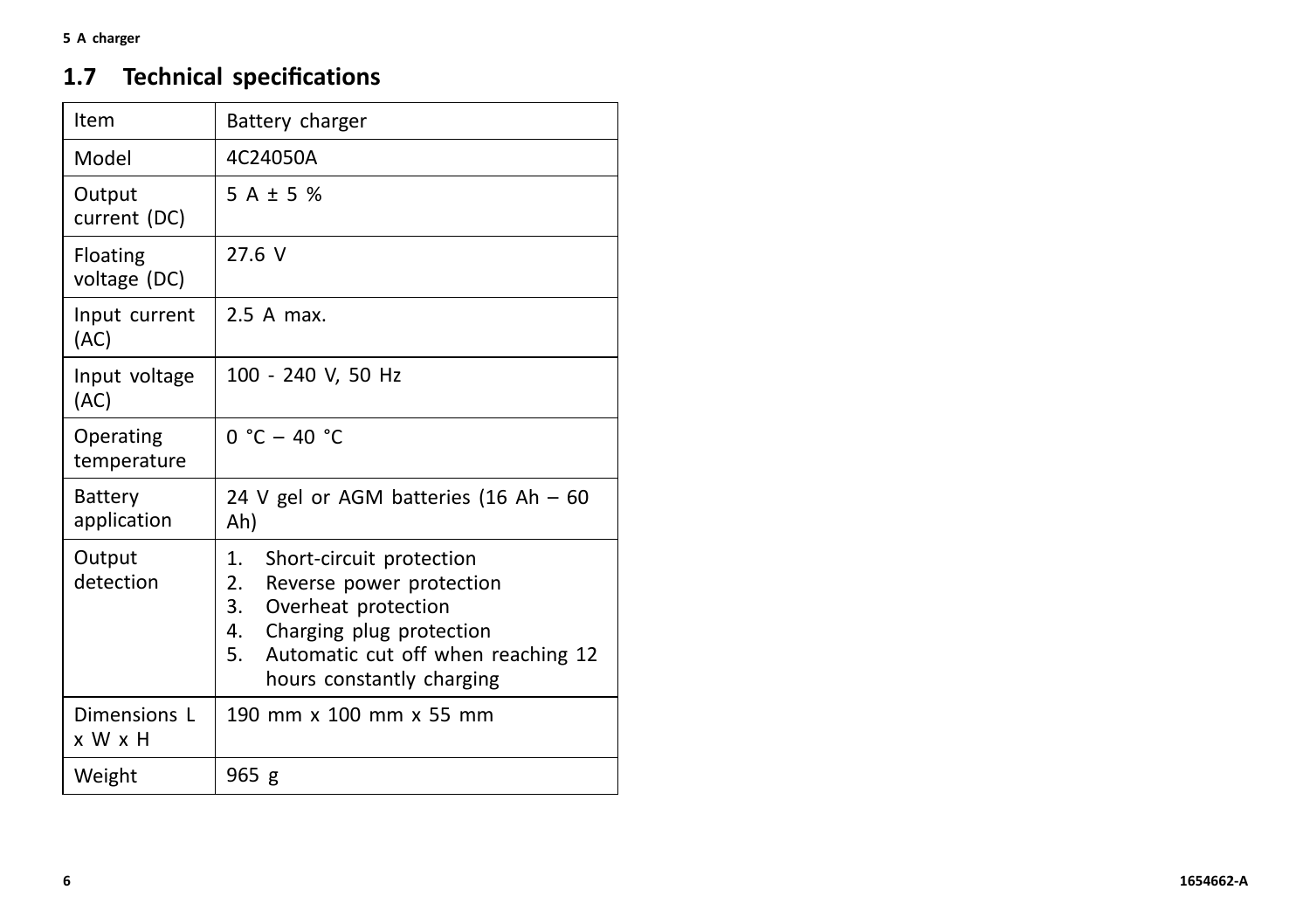## <span id="page-6-0"></span>**Inhaltsverzeichnis**

Diese Gebrauchsanweisung MUSS dem Benutzer des Produkts ausgehändigt werden. VOR der Verwendung dieses Produkts MUSS die Gebrauchsanweisung gelesen werden. Bewahren Sie sie auf, um später darin nachschlagen zu können.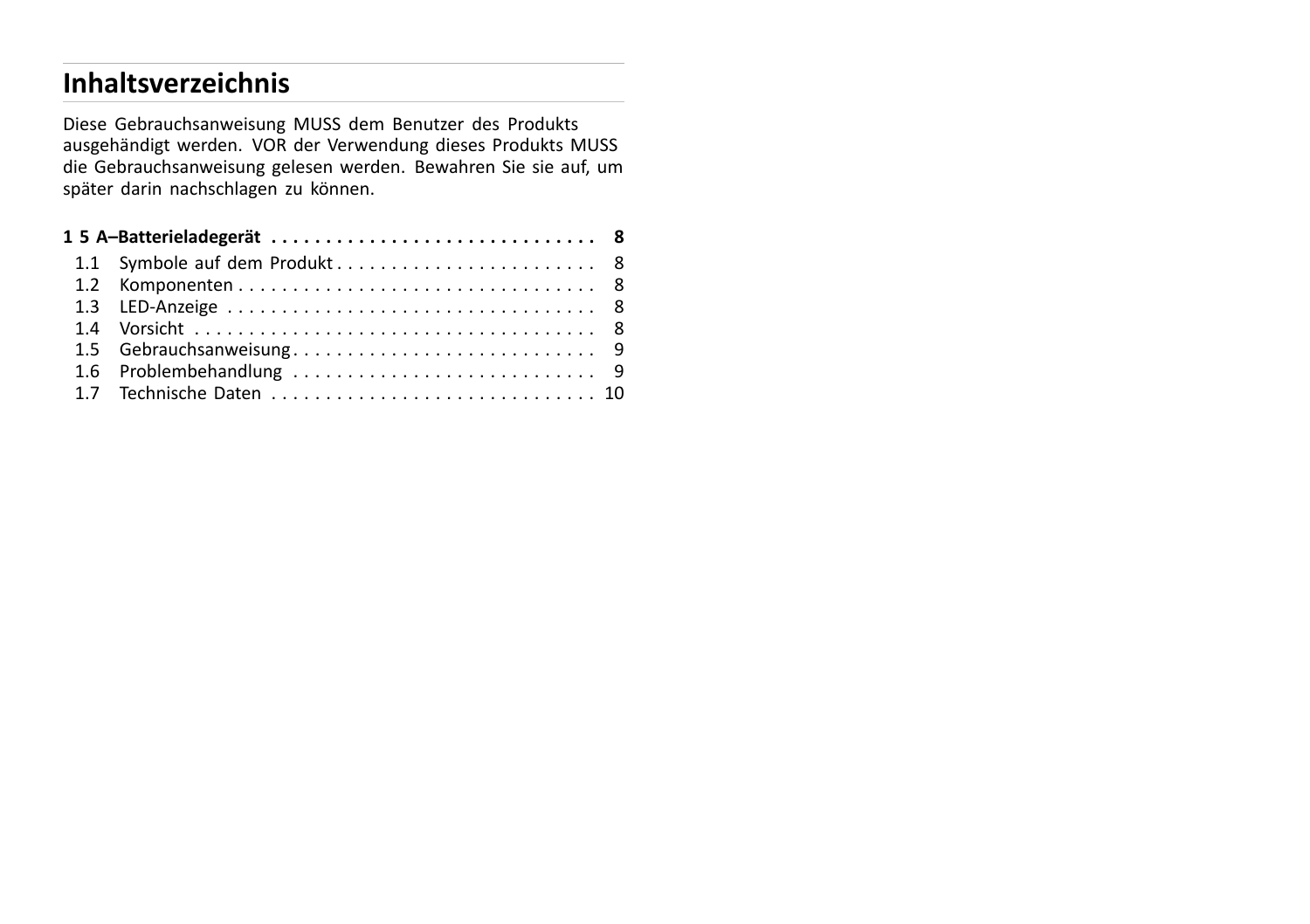## <span id="page-7-0"></span>**1 5 A–Batterieladegerät**

## **1.1 Symbole auf dem Produkt**

| CE                        | Dieses Produkt trägt die CE-Kennzeichnung. Der<br>Markteinführungszeitpunkt für dieses Produkt ist<br>in der CE-Konformitätserklärung angegeben. |
|---------------------------|--------------------------------------------------------------------------------------------------------------------------------------------------|
| $\bullet$<br><b>XXXXX</b> | C-Tick (australisches EMV-Prüfzeichen)                                                                                                           |
|                           | Dieses Produkt entspricht den europäischen<br>Produktsicherheits-Richtlinien.                                                                    |
|                           |                                                                                                                                                  |
|                           | Isolierungsklasse: Klasse II                                                                                                                     |

## **1.2 Komponenten**



- A Batterieladestecker
- B BETRIEBS-LED
- C LADE-LED

#### **1.3 LED-Anzeige**

| Blinkt grün            | Warten auf Verbindung zur<br><b>Batterie</b> |
|------------------------|----------------------------------------------|
| Blinkt orange          | Vorladen                                     |
| Orange                 | Aufladen                                     |
| Blinkt grün und orange | 85 % aufgeladen                              |
| Grün                   | Vollständig aufgeladen                       |
| Blinkt rot             | Defekt                                       |

## **1.4 Vorsicht**

- Vor Verwendung des Batterieladegeräts alle Anweisungen und Sicherheitshinweise lesen.
- Um die Nutzungsdauer des Ladegeräts zu verlängern, den Elektrorollstuhl nicht für längere Zeit daran anschließen. Das Gerät nach Abschluss des Ladevorgangs vom Stromnetz trennen.
- • Das Ladegerät nicht für tiefentladene oder schadhafte Batterien verwenden.
- • Das Ladegerät in einem gut belüfteten Raum verwenden.
- • Das Ladegerät nur für Gel- oder AGM-Batterien (16 Ah – 60 Ah) verwenden.
- •Nur für die angegebene Eingangsspannung verwenden.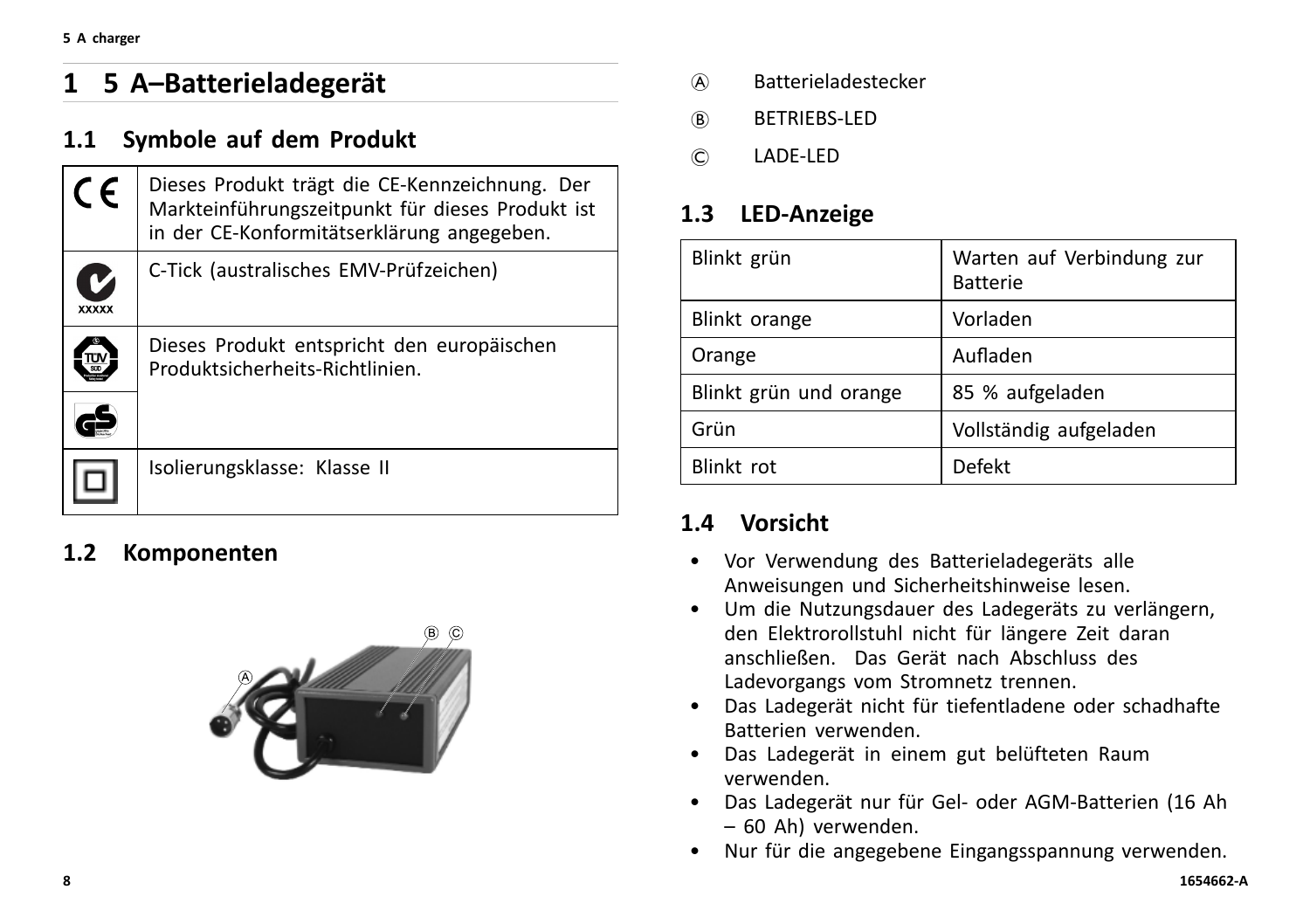- <span id="page-8-0"></span>• Während des Ladevorgangs erwärmt sich das Gehäuse. Das Gehäuse möglichst nicht direkt berühren.
- Vor dem Trennen der Verbindung zwischen Ladegerät und Elektrorollstuhl das Ladegerät vom Stromnetz trennen.
- Zur dauerhaften Meidung von Brandgefahr Sicherungen nur durch solche von gleichem Typ und mit gleichen Nennwerten ersetzen.
- Zur Meidung von Brand- und Stromschlaggefahr in einem Innenraum mit geregelter Temperatur und Luftfeuchtigkeit in einem Bereich aufstellen, der vergleichsweise frei von leitfähigen Kontaminationen ist.
- • Netzkabel: Absteckbares flexibles zweiadriges Netzkabel mit UL-Zulassung, <sup>1</sup> mm<sup>²</sup> Leiterquerschnitt, 10 <sup>A</sup> Nennbelastbarkeit, VW-1, 105 °C, Mindestlänge 1,8 m, Höchstlänge 3 m. Ausgestattet mit einem angegossenen, ungepolten 15-A-/125-V-Stecker (NEMA1-15P) und angegossener Kabelkupplung (passend für die Netzeingangsbuchse des Ladegeräts).

## **1.5 Gebrauchsanweisung**

- 1. Sicherstellen, dass die Ausgangsspannung des Batterieladegeräts der Ausgangsspannung der angeschlossenen Batterie entspricht.
- 2. Das Batterieladegerät an der Ladebuchse des Elektrorollstuhls anschließen.
- 3. Das Netzkabel anschließen. Wenn das Netzteil an das Stromnetz angeschlossen ist, leuchtet die LED abwechselnd rot und grün.
- 4. Den Ladevorgang starten (siehe *1.3 [LED-Anzeige,](#page-7-0) Seite [8](#page-7-0)* ).

## **1.6 Problembehandlung**

- • Wenn die BETRIEBS-LED (rot) nicht leuchtet:
	- Sicherstellen, dass das Ladekabel ordnungsgemäß angeschlossen ist.
	- Wenn die LED immer noch nicht leuchtet, ist das Batterieladegerät möglicherweise defekt. Den Fachhändler kontaktieren.
- • Wenn die LADE-LED nicht leuchtet:
	- Sicherstellen, dass das Ladekabel ordnungsgemäß angeschlossen ist.
	- Wenn die Batterie vollständig geladen ist, wechselt das Ladegerät in den Erhaltungsladungsmodus und die LADE-LED erlischt.
	- Wenn der Ladevorgang nicht gestartet wurde (LED leuchtet orangefarben), ist die Batterie möglicherweise defekt. Den Fachhändler kontaktieren.
- • Wenn die LADE-LED kontinuierlich grün blinkt, kann sie nicht zur Anzeige des Ladevorgangs übergehen:
	- Überprüfen, ob die Batterie ordnungsgemäß angeschlossen ist.
	- Die Ausgangsverbindung auf Kurzschluss oder Unterbrechung überprüfen.
	- Wenn die Batterie ordnungsgemäß angeschlossen ist, ist möglicherweise das Batterieladegerät defekt.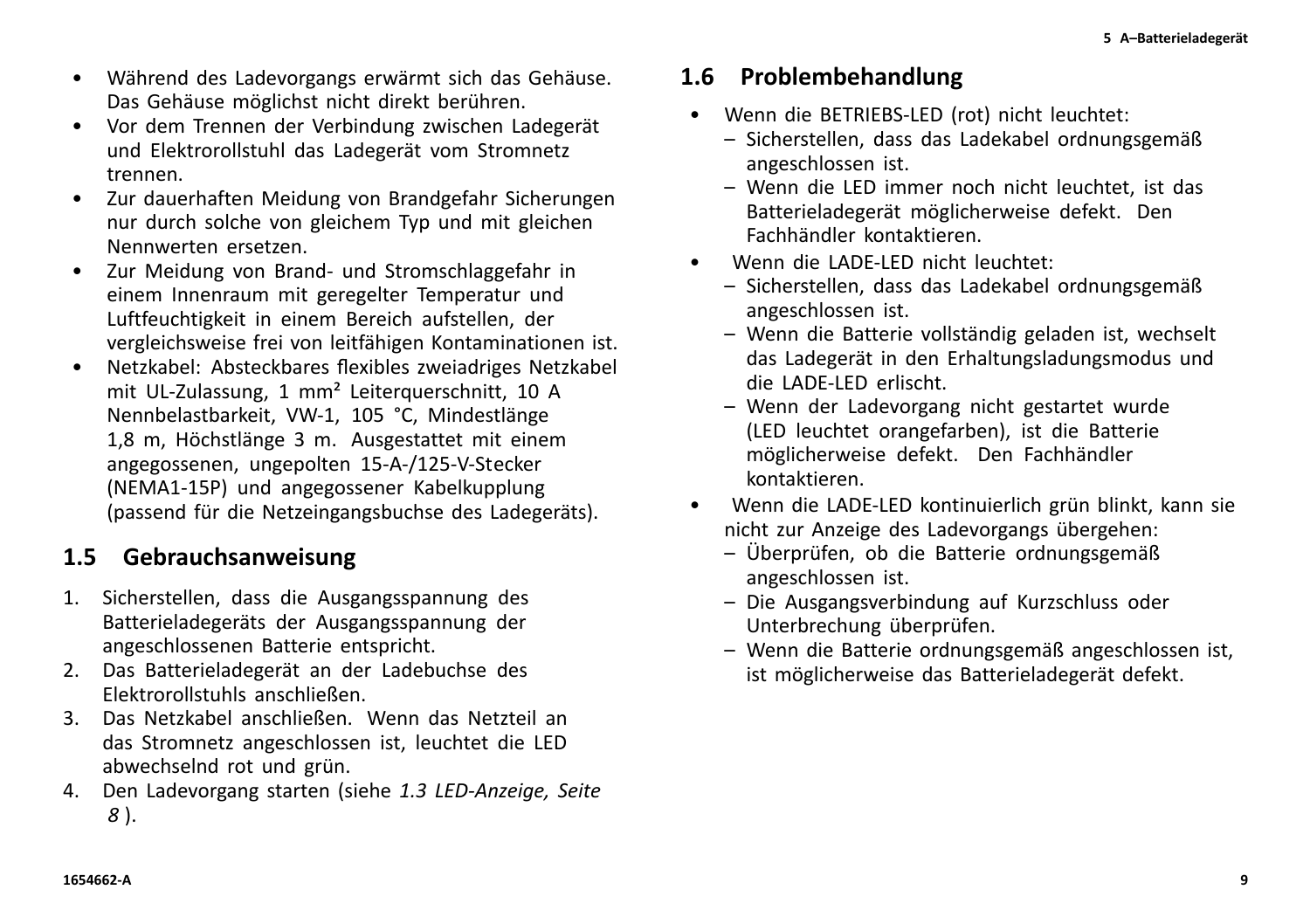- <span id="page-9-0"></span>• Wenn die BETRIEBS-LED (rot) kontinuierlich blinkt:
	- Überprüfen, ob die Batterie verpolt angeschlossen ist.
	- Die Ausgangsverbindung auf Kurzschluss oder Unterbrechung überprüfen.
	- Überprüfen, ob die Umgebungstemperatur zu niedrig ist  $( $0$  °C)$ .
	- Wenn die BETRIEBS-LED immer noch blinkt, ist möglicherweise das Batterieladegerät defekt.
- • Wenn die LADE-LED nicht von Orange zu Grün wechselt:
	- Die Batterie kann nicht korrekt geladen werden. Sie ist möglicherweise defekt. Den Ladevorgang abbrechen und den Händler kontaktieren.
- • Wenn die LADE-LED sofort von Orange zu Grün wechselt:
	- Die Batterie ist entweder vollständig geladen oder defekt. Den Fachhändler kontaktieren.

### **1.7 Technische Daten**

| Komponente                 | Batterieladegerät       |
|----------------------------|-------------------------|
| Modell                     | 4C24050A                |
| Ausgangsstrom<br>(GS)      | $5A \pm 5%$             |
| Erhaltungsspannung<br>(GS) | 27,6 V                  |
| Eingangsstrom<br>(WS)      | max. 2,5 A              |
| Eingangsspannung<br>(WS)   | $100 V - 240 V$ . 50 Hz |
| Betriebstemperatur         | $0 °C - 40 °C$          |

| <b>Batterie</b>            | Gel- oder AGM-Batterien 24 V (16<br>$Ah - 60 Ah)$                                                                                                                                       |
|----------------------------|-----------------------------------------------------------------------------------------------------------------------------------------------------------------------------------------|
| Schutzfunktionen           | Kurzschlussschutz<br>$1_{-}$<br>Verpolungsschutz<br>2.<br>Überhitzungsschutz<br>3.<br>Ladesteckerschutz<br>4.<br>5. Automatische Abschaltung<br>nach 12 Stunden konstanter<br>Aufladung |
| Abmessungen (L x<br>B x H) | 190 mm x 100 mm x 55 mm                                                                                                                                                                 |
| Gewicht                    | 965 g                                                                                                                                                                                   |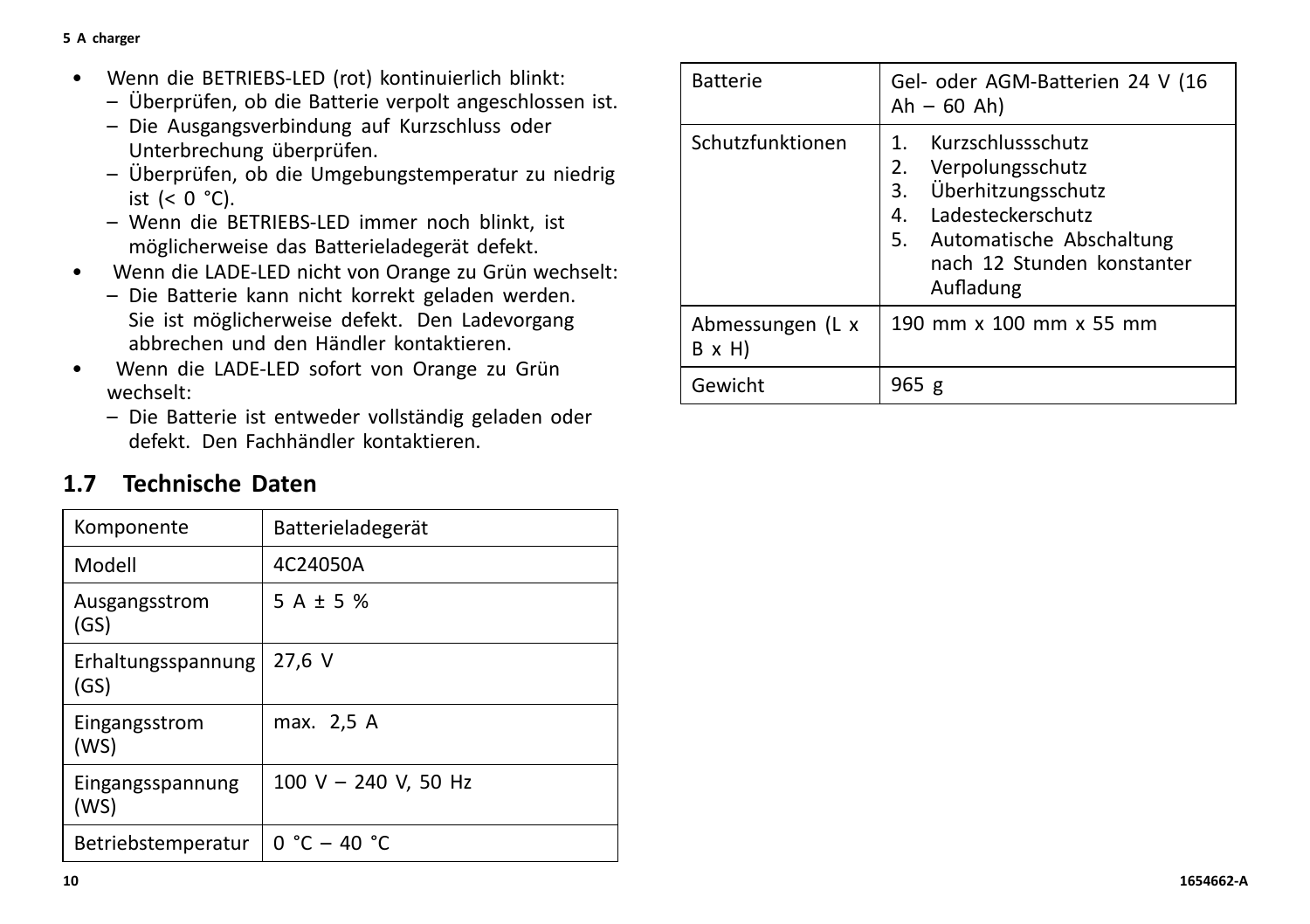## <span id="page-10-0"></span>**Contenido**

Este manual DEBE ser entregado al usuario final. ANTES de usar este producto lea este manual y guárdelo para futuras referencias.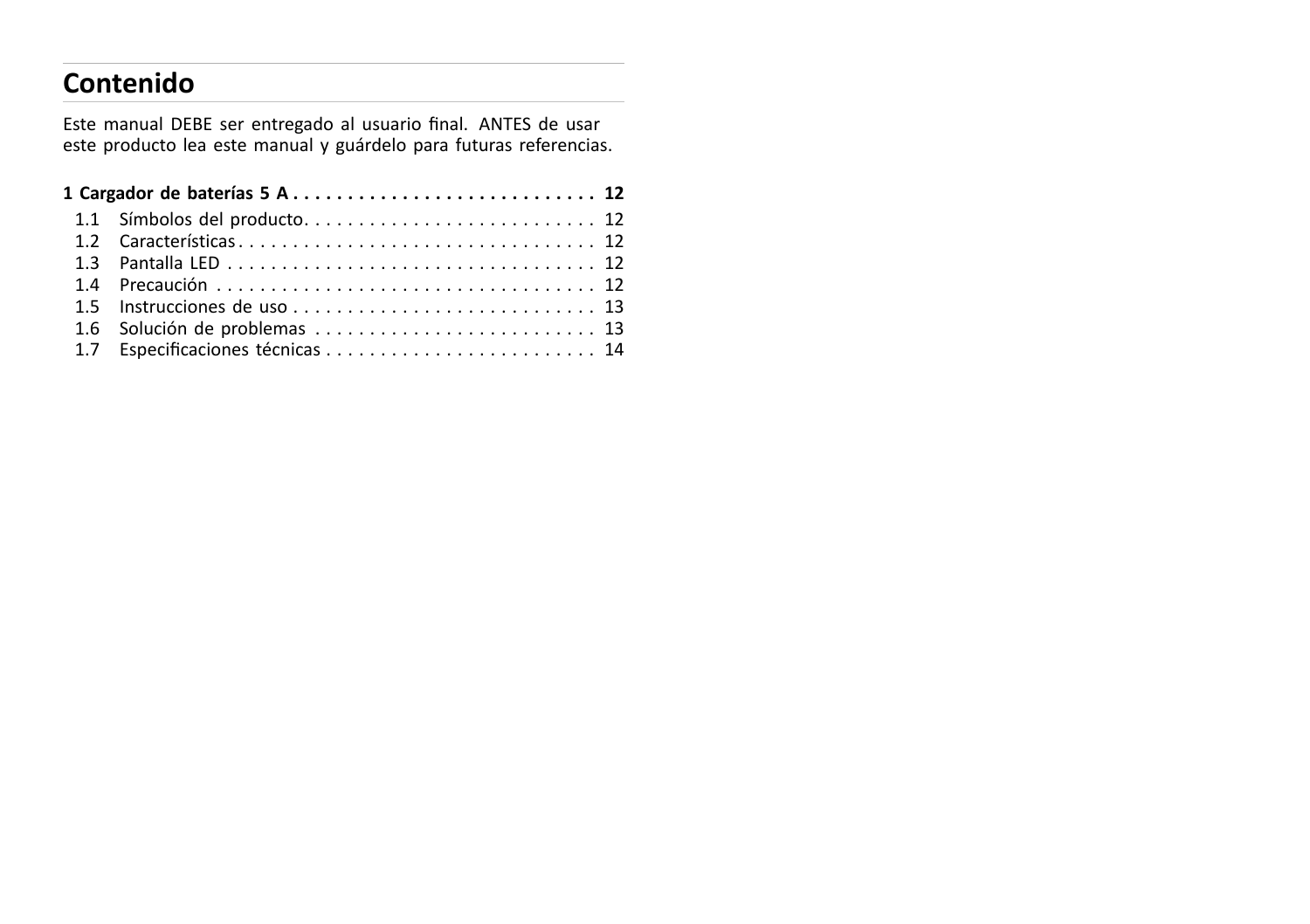## <span id="page-11-0"></span>**1 Cargador de baterías 5 A**

## **1.1 Símbolos del producto**

| CE                        | Este producto lleva la declaración de conformidad<br>CE. La fecha de lanzamiento de este producto<br>figura en la declaración de conformidad CE. |
|---------------------------|--------------------------------------------------------------------------------------------------------------------------------------------------|
| $\boldsymbol{C}$<br>xxxxx | C-Tick (compatibilidad electromagnética<br>australiana)                                                                                          |
|                           | Este producto cumple con los requisitos de<br>seguridad europeos.                                                                                |
|                           |                                                                                                                                                  |
|                           | Clase de aislamiento: Clase II                                                                                                                   |

## **1.2 Características**



- A Conector de carga de la batería
- B Indicación de LED POWER
- C Indicación de LED CHARGING

#### **1.3 Pantalla LED**

| Parpadeo en verde              | Esperando la conexión de la<br>batería |
|--------------------------------|----------------------------------------|
| Parpadeo en naranja            | Precarga                               |
| Naranja                        | Cargando                               |
| Parpadeo en verde y<br>naranja | 85% de carga                           |
| Verde                          | Carga completada                       |
| Parpadeo en rojo               | Fallo                                  |

#### **1.4 Precaución**

- Antes de utilizar el cargador de baterías, lea las instrucciones y advertencias.
- Para prolongar la vida útil del cargador, no deberá dejar que el vehículo eléctrico permanezca conectado <sup>a</sup> este durante largos periodos de tiempo. Desconecte la alimentación después de la carga.
- No utilice el cargador para baterías totalmente descargadas <sup>o</sup> cuando las baterías estén defectuosas.
- •Utilice el cargador en un lugar bien ventilado.
- Utilice solo el cargador para baterías AGM <sup>o</sup> de gel (16-60 Ah).
- •No lo utilice para una tensión diferente <sup>a</sup> la especificada.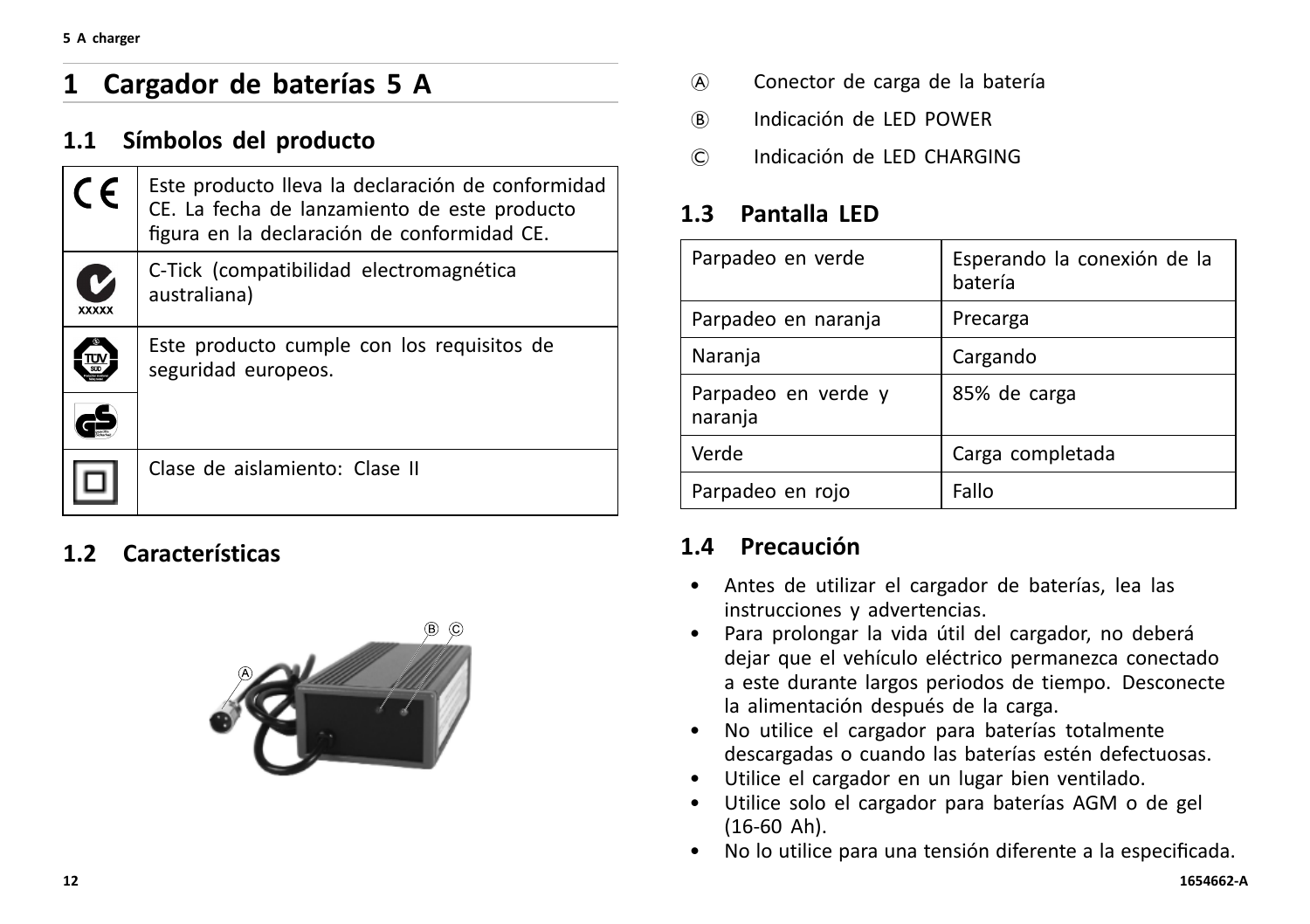- <span id="page-12-0"></span>• La temperatura de la carcasa aumentará durante la carga. Evite tocar la carcasa directamente.
- "El conector de salida no se utiliza para interrumpir la corriente".
- Para contar con una protección continua contra el riesgo de incendio, sustituya siempre los fusibles por otros del mismo tipo y potencia.
- Para reducir el riesgo de incendio y descarga eléctrica, instale el cargador en un área interior donde la temperatura y la humedad estén controladas y donde apenas haya contaminantes conductores.
- Cable de alimentación: utilice el cable de alimentación desmontable de la lista UL <sup>n</sup><sup>º</sup> 18 AWG, 2 conductores, cable flexible, potencia de 10 A, VW - 1, 105 °C, longitud mín. de 1,8 <sup>m</sup> y máx. de 3 m. Provisto de un conector accesorio no polarizado encapsulado con una configuración de 15 A, 125 V (NEMA1-15P) y un conector moldeado que se acopla <sup>a</sup> la toma de corriente.

### **1.5 Instrucciones de uso**

- 1. Asegúrese de que la tensión de salida del cargador de baterías es la misma que la tensión de salida de la batería que se va <sup>a</sup> conectar.
- 2. Conecte el cargador de baterías al conector de carga del vehículo eléctrico.
- 3. Conecte el cable de alimentación. El LED parpadeará en rojo y verde cuando la corriente alterna esté conectada.
- 4. Inicie la carga. Consulte *1.3 Pantalla LED, [página](#page-11-0) [12](#page-11-0)*.

## **1.6 Solución de problemas**

- • Si el LED POWER (rojo) está apagado:
	- Compruebe que el cable de carga esté conectado correctamente.
	- Si el LED sigue sin encenderse, es posible que el cargador de baterías esté defectuoso. Póngase en contacto con su proveedor.
- • Si el LED CHARGING está apagado:
	- Compruebe que el cable de carga esté conectado correctamente.
	- Si la batería está completamente cargada, el cargador cambiará al modo de carga lenta y continua y se apagará la luz del LED CHARGING.
	- Si el proceso de carga no se inició (LED naranja), la batería podría estar defectuosa. Póngase en contacto con su proveedor.
- • Si el LED CHARGING sigue parpadeando, no podrá encenderse para indicar la carga:
	- Compruebe si la batería está conectada correctamente.
	- Compruebe si la conexión de salida está cortocircuitada o abierta.
	- Si la batería está conectada correctamente, el cargador de baterías podría estar defectuoso.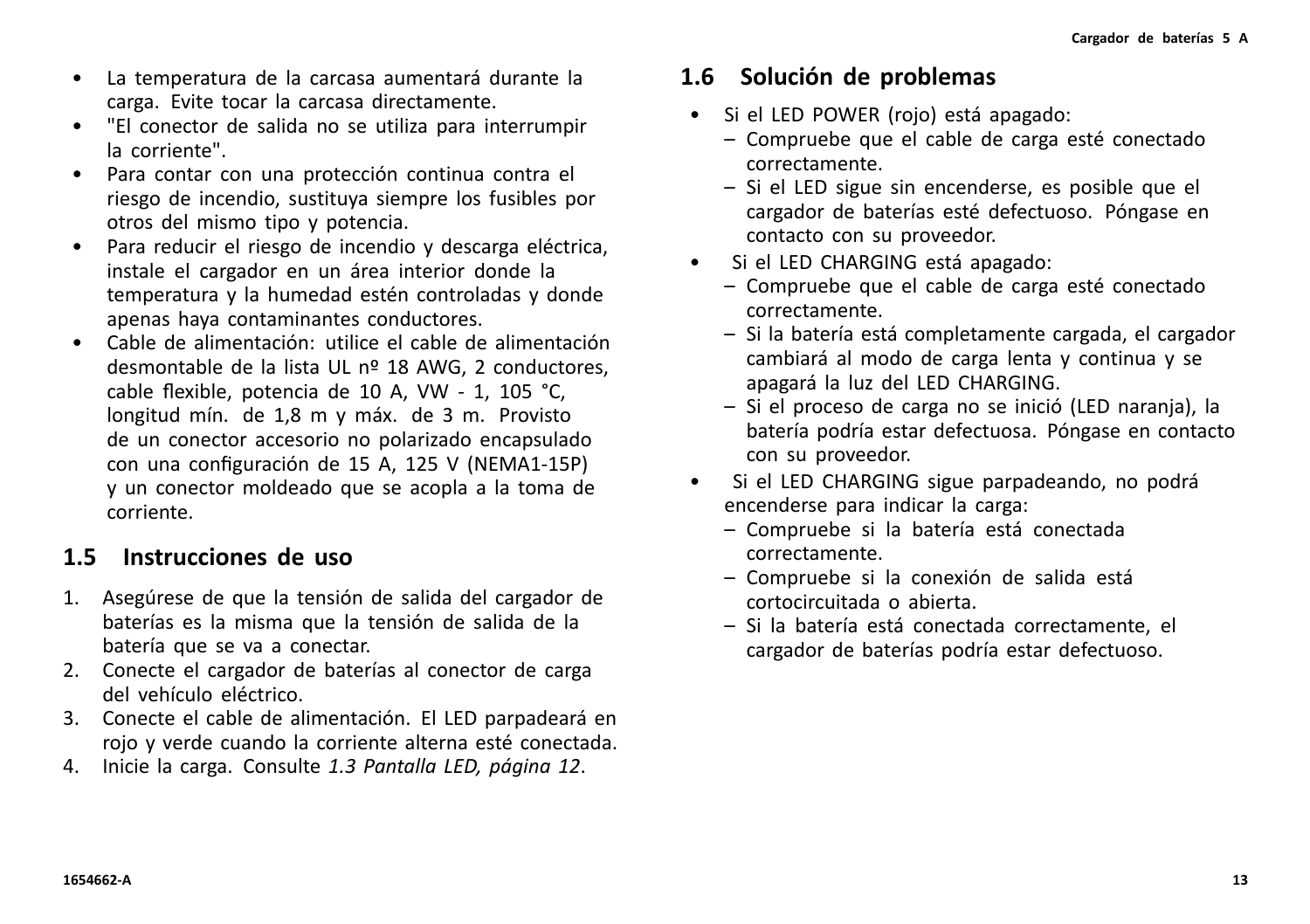- <span id="page-13-0"></span>• Si el LED POWER (rojo) sigue parpadeando:
	- Compruebe si la conexión de la batería se ha invertido.
	- Compruebe si la conexión de salida está cortocircuitada o abierta.
	- Compruebe si la temperatura ambiente es demasiado baja  $( $0°C$ )$
	- Si el LED POWER sigue parpadeando, el cargador de baterías podría estar defectuoso.
- • Si el LED CHARGING no cambia de naranja <sup>a</sup> verde:
	- La batería no se podrá cargar correctamente. Podría estar defectuosa. Detenga la carga y póngase en contacto con su proveedor.
- • Si el LED CHARGING cambia de naranja <sup>a</sup> verde inmediatamente:
	- La batería podría estar ya completamente cargada <sup>o</sup> defectuosa. Póngase en contacto con su proveedor.

## **1.7 Especificaciones técnicas**

| Elemento                     | Cargador de baterías |
|------------------------------|----------------------|
| Modelo                       | 4C24050A             |
| Corriente de<br>salida (CC)  | $5A \pm 5%$          |
| Tensión<br>flotante (CC)     | 27,6 V               |
| Corriente de<br>entrada (CA) | 2,5 A máx.           |
| Tensión de<br>entrada (CA)   | 100 - 240 V, 50 Hz   |

| Temperatura<br>de<br>funcionamiento | $0 °C - 40 °C$                                                                                                                                                                                                                                                  |
|-------------------------------------|-----------------------------------------------------------------------------------------------------------------------------------------------------------------------------------------------------------------------------------------------------------------|
| Aplicación de<br>baterías           | Baterías AGM o de gel de 24 V (16 Ah<br>$-60$ Ah)                                                                                                                                                                                                               |
| Detección de<br>salida              | 1.<br>Protección contra cortocircuitos<br>2.<br>Protección contra potencia inversa<br>3.<br>Protección contra sobrecalentamiento<br>4.<br>Protección del conector de carga<br>5.<br>Desconexión automática cuando<br>se completan 12 horas de carga<br>continua |
| <b>Dimensiones</b><br>(L x An x Al) | 190 mm x 100 mm x 55 mm                                                                                                                                                                                                                                         |
| Peso                                | 965 g                                                                                                                                                                                                                                                           |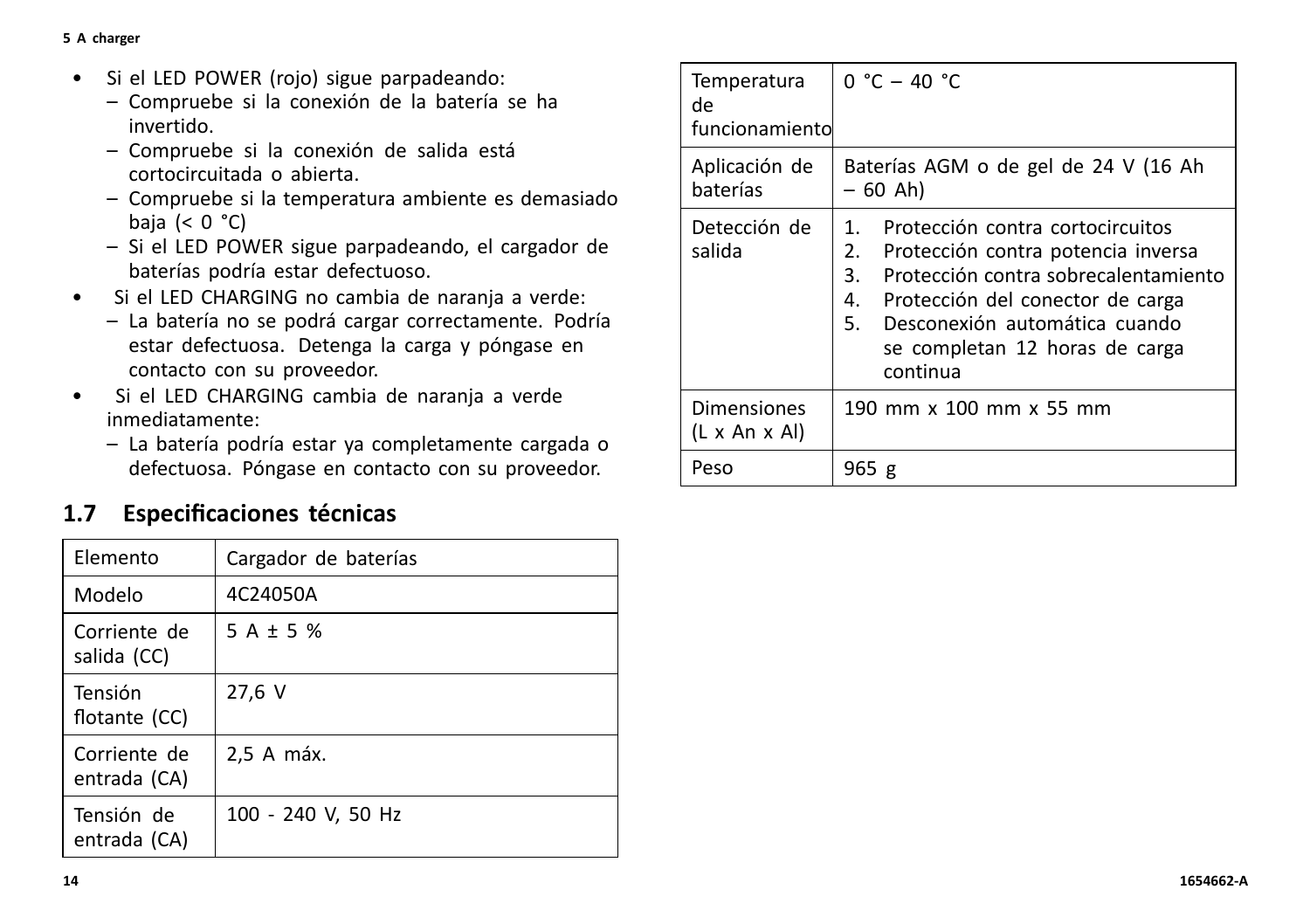## <span id="page-14-0"></span>**Sommaire**

Ce manuel DOIT être remis à l'utilisateur du produit. AVANT d'utiliser ce produit, vous DEVEZ lire ce manuel et le conserver pour pouvoir vous y reporter ultérieurement.

| 1 Chargeur de batteries 5 A  16          |
|------------------------------------------|
| 1.1 Symboles figurant sur le produit  16 |
|                                          |
|                                          |
|                                          |
|                                          |
|                                          |
|                                          |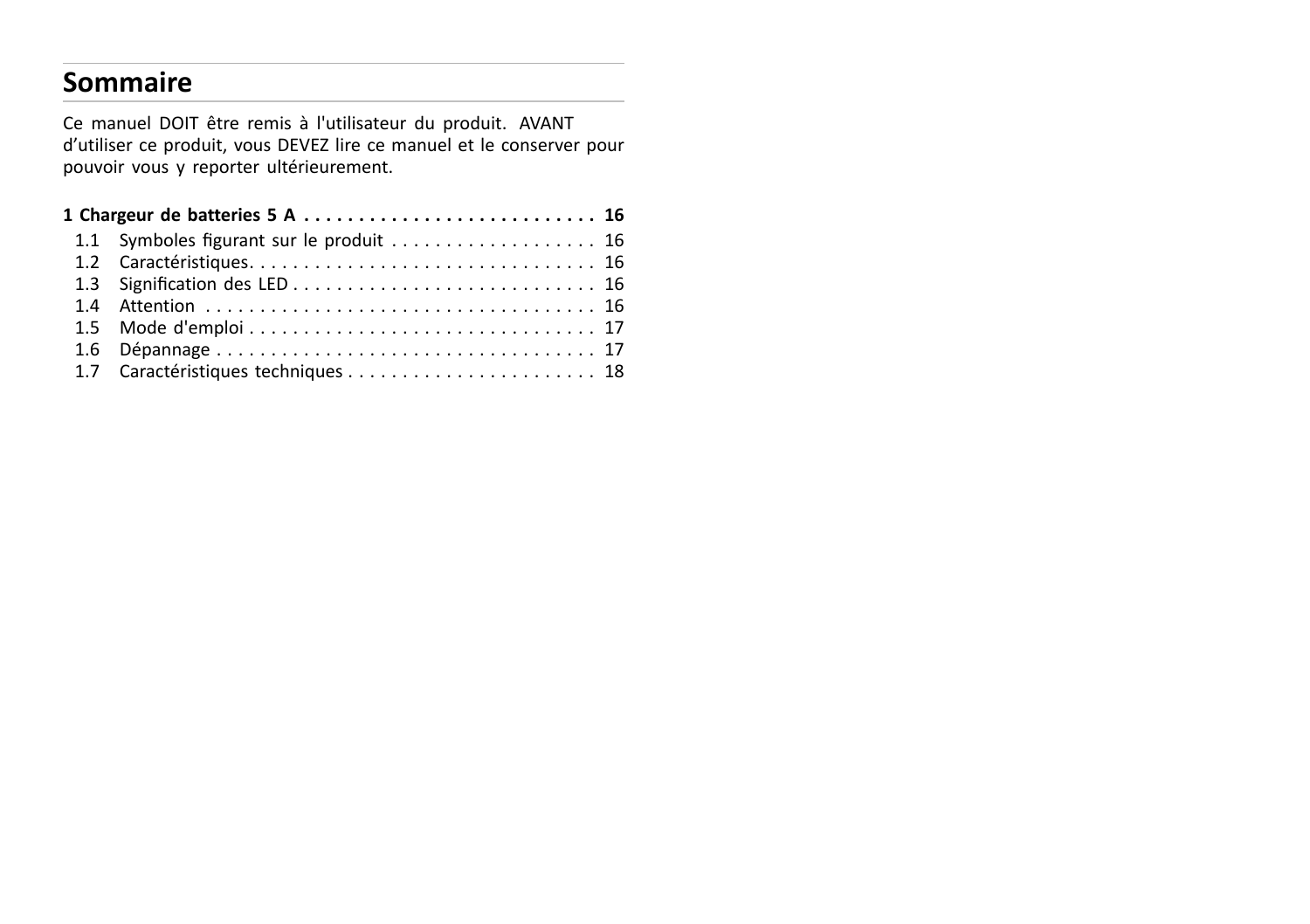## <span id="page-15-0"></span>**1 Chargeur de batteries 5 A**

### **1.1 Symboles figurant sur le produit**

| $C \in$                          | Ce produit porte le marquage de la déclaration<br>de conformité CE. La date de lancement de<br>ce produit est indiquée dans la déclaration de |
|----------------------------------|-----------------------------------------------------------------------------------------------------------------------------------------------|
|                                  | conformité CE.                                                                                                                                |
| $\boldsymbol{V}$<br><b>XXXXX</b> | Marque C-Tick (CEM australienne)                                                                                                              |
|                                  | Ce produit est conforme aux exigences de sécurité<br>européennes.                                                                             |
|                                  |                                                                                                                                               |
|                                  | Classe d'isolation : Classe II                                                                                                                |

## **1.2 Caractéristiques**



- A Fiche de recharge de batterie
- B Indication de LED DE MISE SOUS TENSION
- C Indication de LED DE CHARGE

### **1.3 Signification des LED**

| Vert clignotant           | En attente de connexion à la<br>batterie |
|---------------------------|------------------------------------------|
| Orange clignotant         | Pré-chargement                           |
| Orange                    | En charge                                |
| Vert et orange clignotant | Chargé à 85 %                            |
| Vert                      | Entièrement chargé                       |
| Rouge clignotant          | Défaut                                   |

## **1.4 Attention**

- Avant d'utiliser le chargeur de batterie, veuillez lire l'ensemble des instructions et des mises en garde.
- Afin d'accroître la durée de vie du chargeur, ne laissez pas le véhicule électrique branché dessus pendant de longues périodes. Coupez l'alimentation une fois la charge terminée.
- • N'utilisez pas le chargeur avec des batteries totalement déchargées ou des batteries défectueuses.
- •Utilisez le chargeur dans une pièce bien ventilée.
- • Utilisez le chargeur uniquement avec des batteries gel ou AGM (16-60 Ah).
- • N'utilisez jamais une tension d'entrée autre que celle spécifiée.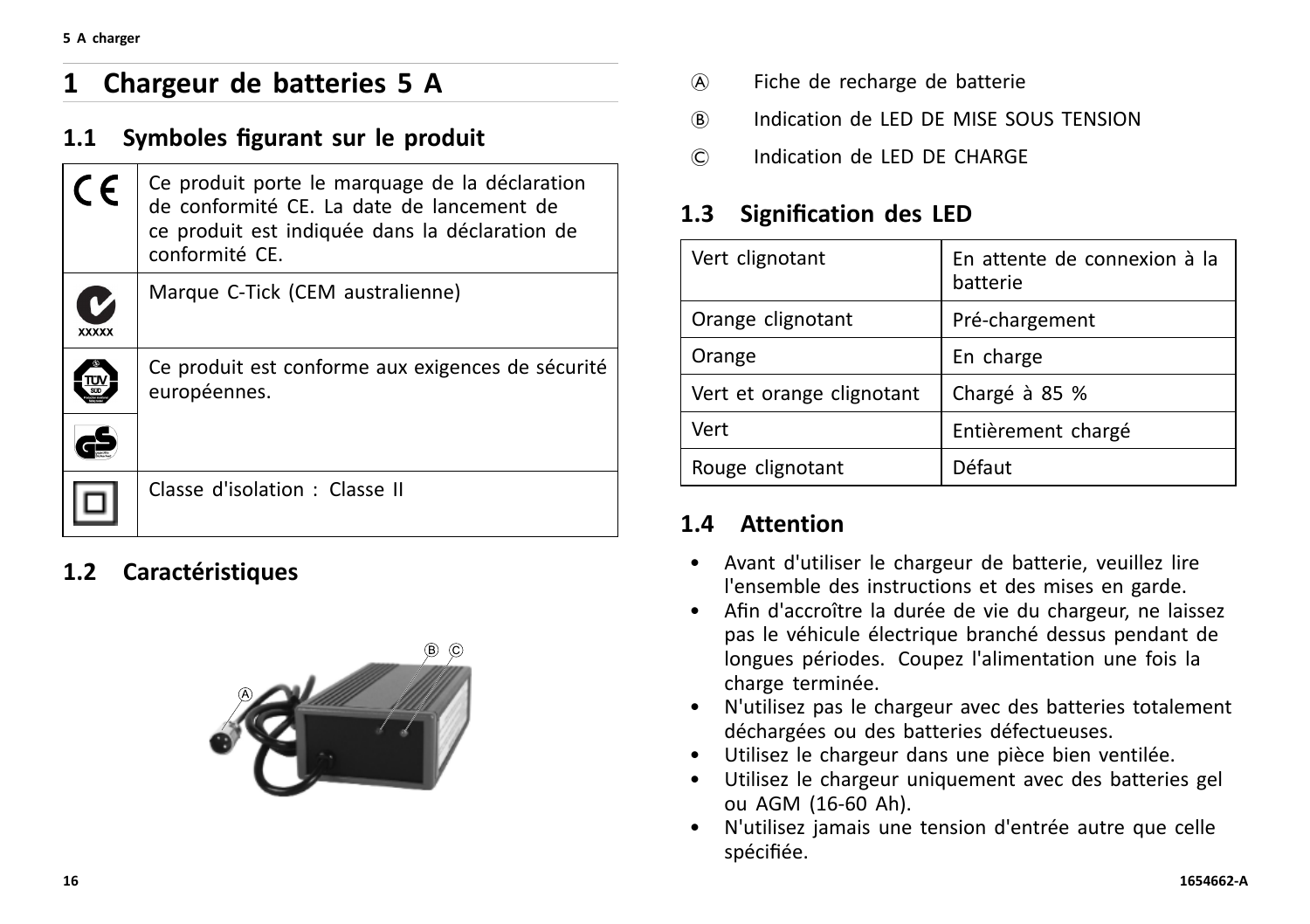- <span id="page-16-0"></span>• La température du boîtier augmente pendant la recharge. Évitez de toucher directement le boîtier.
- « Ne jamais interrompre l'alimentation du connecteur de sortie ».
- Pour une protection continue contre les risques d'incendie, ne remplacez les fusibles que par des fusibles de type et valeur nominale équivalents.
- Pour réduire le risque d'incendie et de décharge électrique, installez le matériel dans une zone couverte à température et humidité contrôlées relativement exempte de matières polluantes.
- Cordon d'alimentation : utilisez un cordon d'alimentation détachable homologué UL <sup>n</sup>° 18 AWG, à 2 conducteurs, cordon flexible, d'une valeur nominale de 10 A, VW - 1, 105 °C, d'une longueur minimum de 1,8 <sup>m</sup> et maximum de 3 m. Fourni avec une fiche de branchement moulée non-polarisée de 15 A, 125 V (NEMA1-15P) et un connecteur moulé compatible avec la prise d'alimentation.

## **1.5 Mode d'emploi**

- 1. Assurez-vous que la tension de sortie du chargeur de batterie correspond à celle de la batterie.
- 2. Connectez le chargeur de batterie à la prise de charge du véhicule électrique.
- 3. Branchez le cordon d'alimentation. La LED clignote en rouge et vert à la mise sous tension.
- 4. Démarrez la recharge. Reportez-vous à la section *[1.3](#page-15-0) [Signification](#page-15-0) des LED, page [16](#page-15-0)*.

## **1.6 Dépannage**

- • Si la LED DE MISE SOUS TENSION (rouge) est éteinte :
	- Vérifiez que le câble de recharge est bien branché.
	- Si la LED ne <sup>s</sup>'allume toujours pas, le chargeur de batterie est peut-être défectueux. Contactez votre fournisseur.
- • Si la LED DE CHARGE est éteinte :
	- Vérifiez que le câble de recharge est bien branché.
	- Si la batterie est complètement rechargée, le chargeur passe en mode de recharge d'entretien et la LED DE CHARGE <sup>s</sup>'éteint.
	- Si le processus de recharge <sup>n</sup>'a pas démarré (LED orange), la batterie est peut-être défectueuse. Contactez votre fournisseur.
- • Si la LED DE CHARGE verte continue de clignoter, elle ne peut pas <sup>s</sup>'allumer pour indiquer la recharge :
	- Assurez-vous que la batterie est bien branchée.
	- Vérifiez si la connexion de sortie <sup>n</sup>'est pas ouverte ou en court-circuit.
	- Si le branchement de la batterie est correct, le chargeur de batterie est peut-être défectueux.
- • Si la LED DE MISE SOUS TENSION (rouge) continue de clignoter :
	- Vérifiez si le branchement de la batterie <sup>n</sup>'est pas inversé.
	- Vérifiez si la connexion de sortie <sup>n</sup>'est pas ouverte ou en court-circuit.
	- Vérifiez si la température ambiante <sup>n</sup>'est pas trop basse  $( $0$  °C)$
	- Si la LED DE MISE SOUS TENSION continue de clignoter, le chargeur de batterie est peut-être défectueux.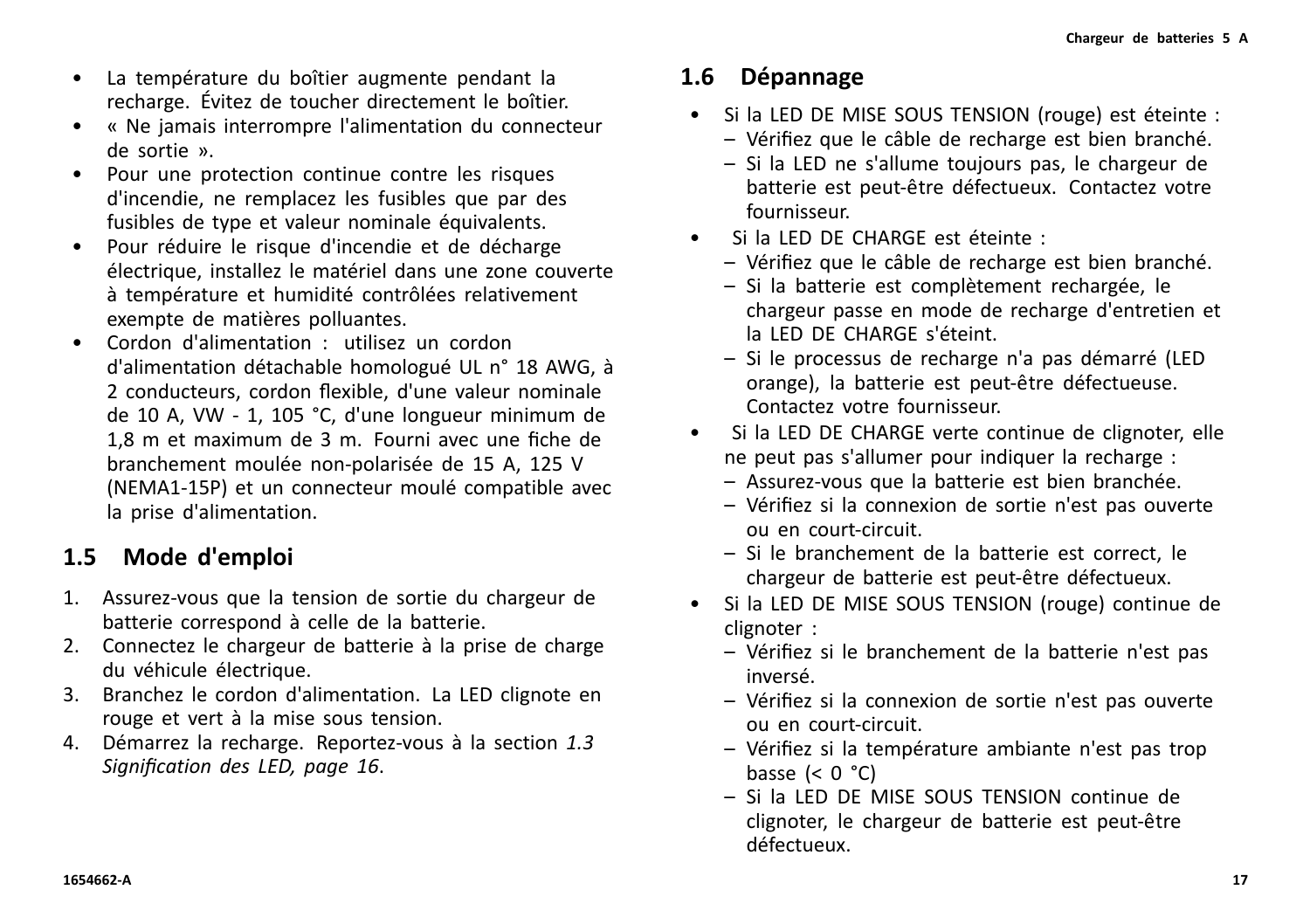- <span id="page-17-0"></span>• Si la LED DE CHARGE ne passe pas de l'orange au vert :
	- La batterie ne peut pas être rechargée correctement. Elle est peut-être défectueuse. Arrêtez la recharge et contactez votre fournisseur.
- Si la LED DE CHARGE passe de l'orange au vert immédiatement :
	- La batterie est soit déjà rechargée soit défectueuse. Contactez votre fournisseur.

## **1.7 Caractéristiques techniques**

| Élément                      | Chargeur de batterie                           |
|------------------------------|------------------------------------------------|
| Modèle                       | 4C24050A                                       |
| Courant de<br>sortie (CC)    | $5A \pm 5%$                                    |
| Tension<br>flottante (CC)    | 27,6 V                                         |
| Courant<br>d'entrée (CA)     | 2,5 A max.                                     |
| Tension<br>d'entrée (CA)     | 100 - 240 V, 50 Hz                             |
| Température<br>d'utilisation | 0 °C – 40 °C                                   |
| Application de<br>batterie   | Batteries gel 24 V ou AGM (16 Ah $-$<br>60 Ah) |

| Détection de<br>sortie             | Protection contre les courts-circuits<br>$\mathbf{1}$ .<br>Protection contre le retour de<br>2.<br>puissance<br>Protection contre la surchauffe<br>3.<br>Protection des fiches de recharge<br>4.<br>Coupure automatique après de<br>5.<br>12 heures de charge continue |  |
|------------------------------------|------------------------------------------------------------------------------------------------------------------------------------------------------------------------------------------------------------------------------------------------------------------------|--|
| Dimensions L<br>$x \,   \, x \, h$ | 190 x 100 x 55 mm                                                                                                                                                                                                                                                      |  |
| Poids                              | 965 g                                                                                                                                                                                                                                                                  |  |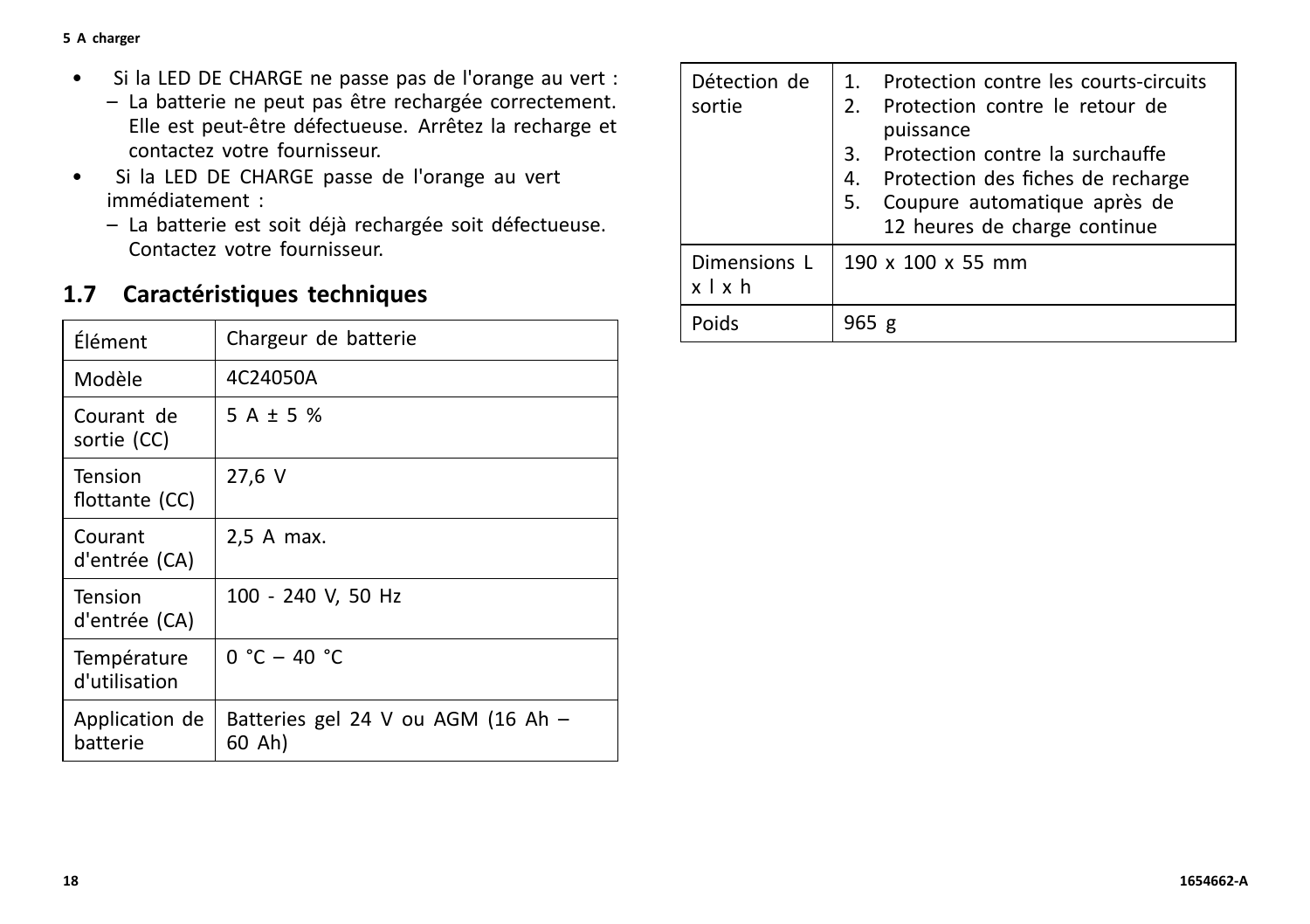## <span id="page-18-0"></span>**Sommario**

Il presente manuale deve essere fornito all'utilizzatore del prodotto. PRIMA di utilizzare il prodotto, È NECESSARIO leggere il presente manuale <sup>e</sup> conservarlo per poterlo consultare in futuro.

| 1.6 Guida alla soluzione dei problemi 21 |  |
|------------------------------------------|--|
|                                          |  |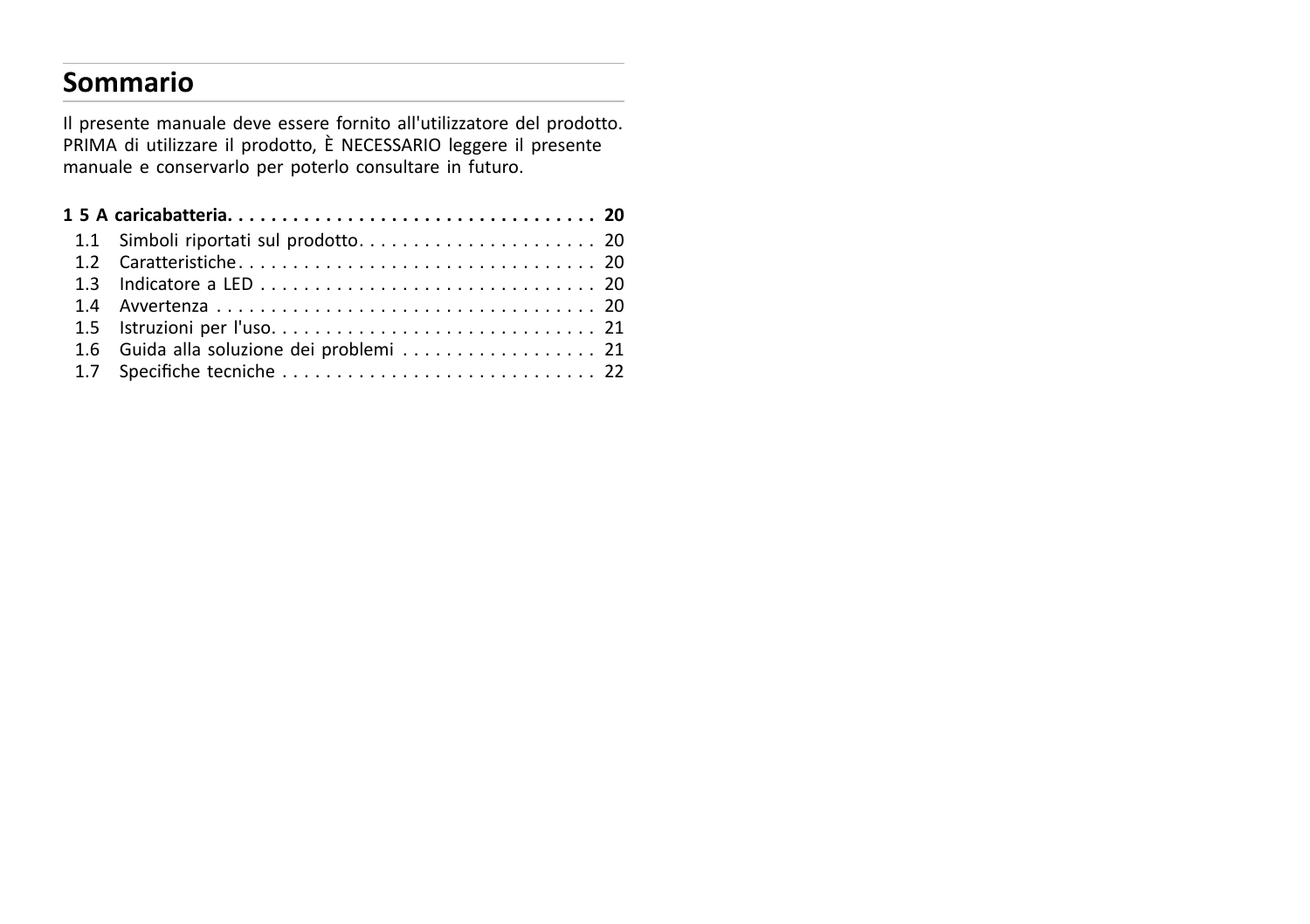## <span id="page-19-0"></span>**1 5 A caricabatteria**

### **1.1 Simboli riportati sul prodotto**

| CE                               | Questo prodotto riporta la dichiarazione di<br>conformità CE. La data di lancio del prodotto è<br>indicata nella dichiarazione di conformità CE. |
|----------------------------------|--------------------------------------------------------------------------------------------------------------------------------------------------|
| $\boldsymbol{C}$<br><b>XXXXX</b> | Contrassegno C-Tick (EMC - Compatibilità<br>elettromagnetica in Australia)                                                                       |
|                                  | Questo prodotto è conforme ai requisiti di<br>sicurezza europei.                                                                                 |
|                                  |                                                                                                                                                  |
|                                  | Classe di isolamento: Classe II                                                                                                                  |

## **1.2 Caratteristiche**



- A Connettore di carica della batteria
- B Indicazione dei LED di ALIMENTAZIONE
- C Indicazione dei LED di RICARICA

#### **1.3 Indicatore a LED**

| Verde lampeggiante                | In attesa del collegamento<br>alla batteria |
|-----------------------------------|---------------------------------------------|
| Arancione lampeggiante            | Precarica                                   |
| Arancione                         | In carica                                   |
| Verde e arancione<br>lampeggiante | Carica all'85%                              |
| Verde                             | Completamente carica                        |
| Rosso lampeggiante                | Difetto                                     |

#### **1.4 Avvertenza**

- Prima di utilizzare il caricabatteria, leggere tutte le istruzioni e le avvertenze.
- Al fine di prolungare la durata del caricabatteria, non si dovrebbe lasciare il veicolo elettrico collegato al caricabatteria per periodi di tempo prolungati. Spegnere l'alimentazione dopo la ricarica.
- • Non usare il caricabatteria per batterie completamente scariche <sup>o</sup> se le batterie sono difettose.
- Usare il caricabatteria in un locale ben ventilato.
- Usare il caricabatteria esclusivamente per batterie <sup>a</sup> gel <sup>o</sup> AGM (16 - 60 Ah).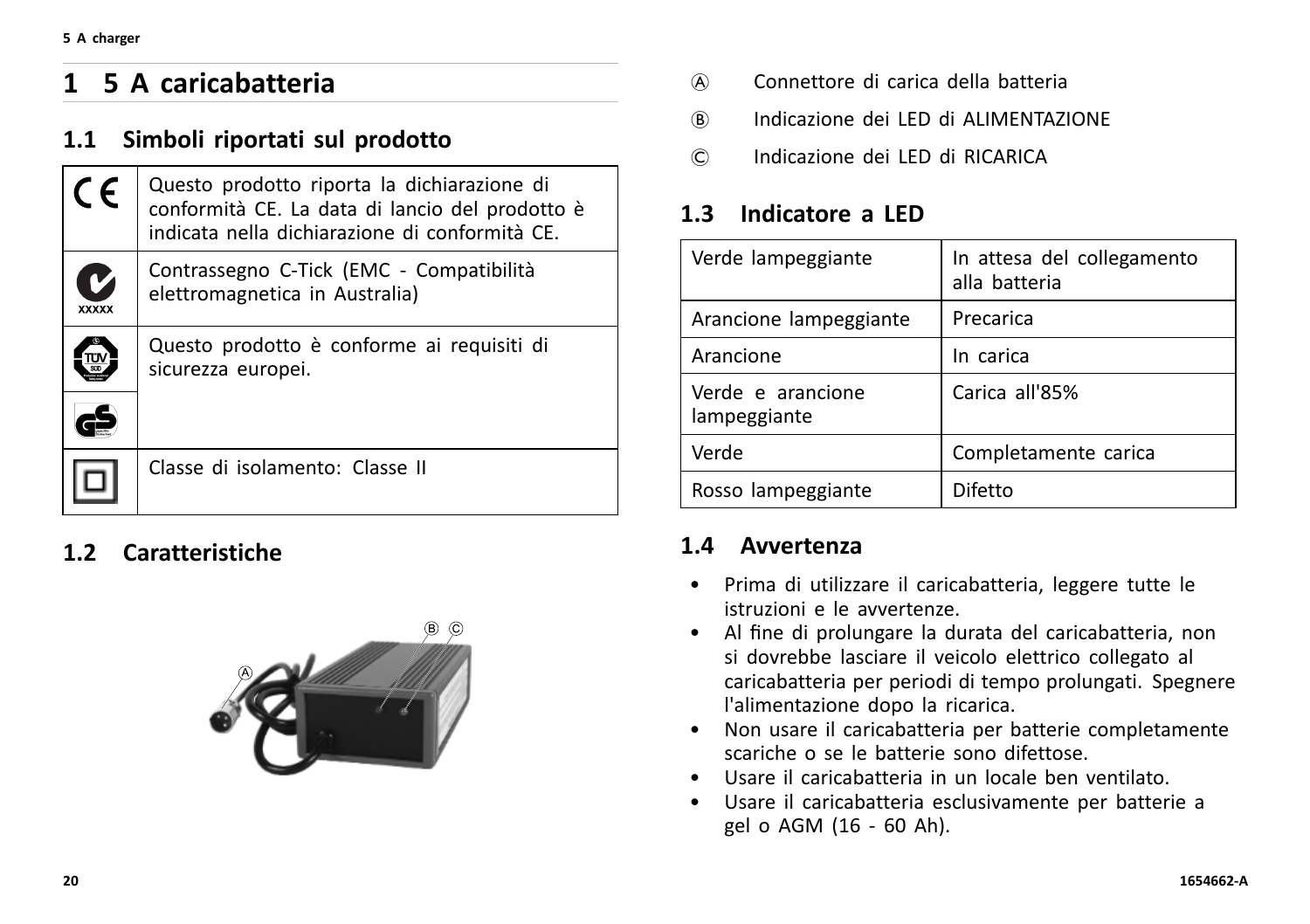- <span id="page-20-0"></span>• Non usare il caricabatteria per tensioni di ingresso diverse da quelle specificate.
- La temperatura dell'involucro aumenta durante la ricarica. Evitare di toccare direttamente l'involucro.
- "Connettore di uscita non adatto come mezzo per interrompere la corrente".
- Per una protezione continua contro il rischio di incendio, sostituire solo con fusibili dello stesso tipo <sup>e</sup> dello stesso valore.
- Per ridurre il rischio di incendio <sup>e</sup> di scosse elettriche, installare in una zona al coperto <sup>a</sup> temperatura <sup>e</sup> umidità controllate relativamente priva di contaminanti conduttivi.
- Cavo di alimentatore elettrica: utilizzare il cavo di alimentazione elettrica separabile omologato UL - N°. 18 AWG, 2 conduttori, cavo flessibile, 10 A, VW-1, 105 °C, minimo 1,8 m, massimo 3 <sup>m</sup> di lunghezza. Dotato di una spina di collegamento pressofusa non polarizzata in configurazione 15 A, 125 V (NEMA1-15P) <sup>e</sup> un connettore pressofuso che si accoppia con la presa di alimentazione.

#### **1.5 Istruzioni per l'uso**

- 1. Accertarsi che la tensione di uscita del caricabatteria sia uguale alla tensione di uscita della batteria <sup>a</sup> cui si collega.
- 2. Collegare il caricabatteria alla presa di ricarica del veicolo elettrico.
- 3. Collegare il cavo di alimentazione. Il LED indica rosso <sup>e</sup> verde lampeggiante quando l'alimentazione CA è attivata.
- 4. Iniziare la ricarica. Vedere *1.3 [Indicatore](#page-19-0) <sup>a</sup> LED, pagina [20](#page-19-0)*.

#### **1.6 Guida alla soluzione dei problemi**

- Se il LED di ALIMENTAZIONE (rosso) è spento:
	- Controllare che il cavo di ricarica sia collegato correttamente.
	- Se il LED non si accende ancora, il caricabatteria potrebbe essere difettoso. Rivolgersi al fornitore.
- • Se il LED di RICARICA è spento:
	- Controllare che il cavo di ricarica sia collegato correttamente.
	- Se la batteria è completamente carica, il caricabatteria passa alla modalità di ricarica di compensazione <sup>e</sup> il LED di RICARICA si spegne.
	- Se il processo di ricarica non si è avviato (LED arancione), la batteria potrebbe essere difettosa. Rivolgersi al fornitore.
- • Se il LED di RICARICA verde continua <sup>a</sup> lampeggiare, non può accendersi per indicare la fase di ricarica:
	- Controllare che la batteria sia collegata correttamente.
	- Controllare che la connessione di uscita non sia in cortocircuito <sup>o</sup> aperta.
	- Se la connessione della batteria è in buone condizioni, il caricabatteria potrebbe essere difettoso.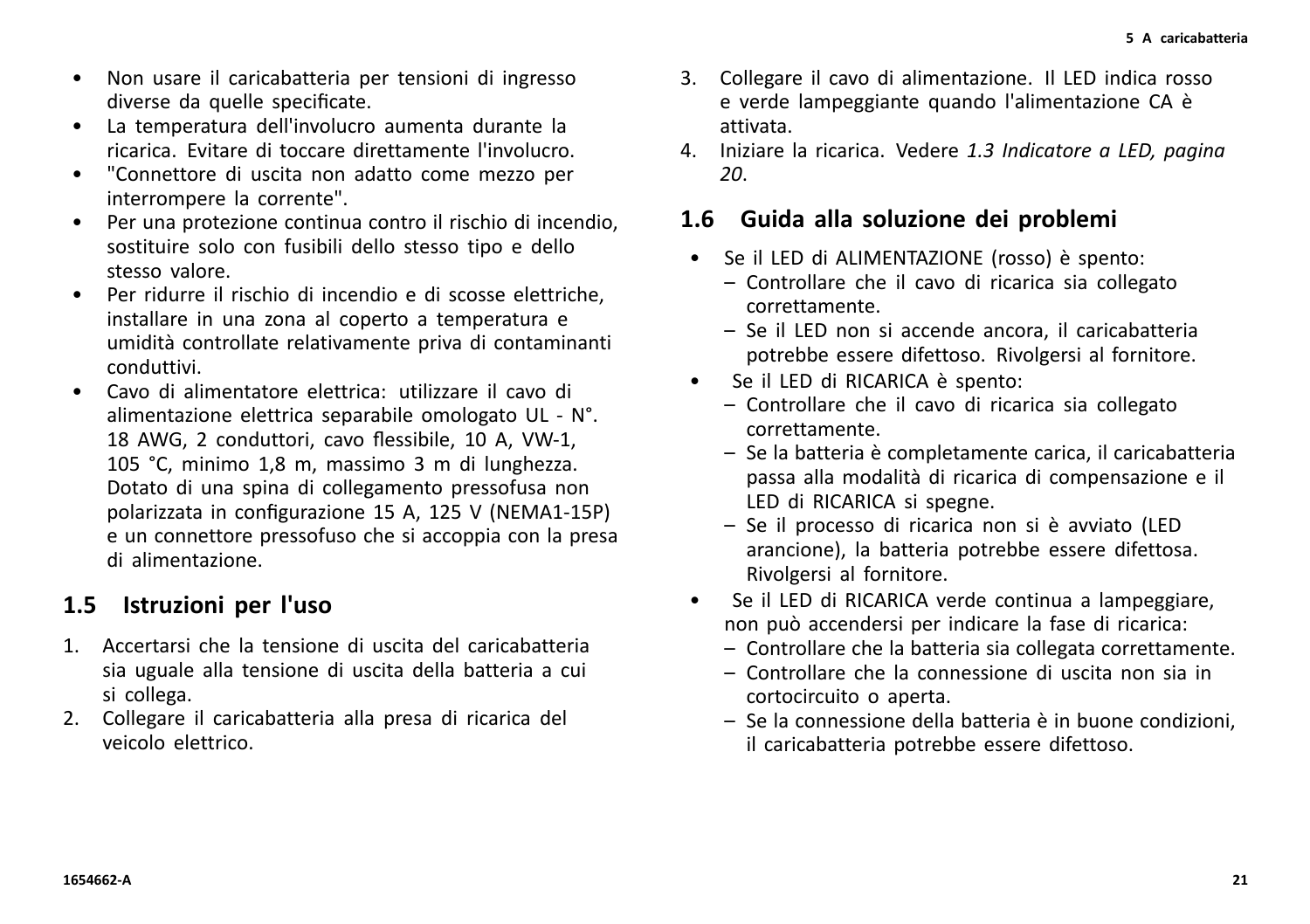- <span id="page-21-0"></span>• Se il LED di ALIMENTAZIONE (rosso) continua <sup>a</sup> lampeggiare:
	- Controllare che la connessione della batteria non sia invertita.
	- Controllare che la connessione di uscita non sia in cortocircuito <sup>o</sup> aperta.
	- Controllare che la temperatura dell'ambiente non sia troppo bassa (< 0 °C)
	- Se il LED di ALIMENTAZIONE continua <sup>a</sup> lampeggiare, il caricabatteria potrebbe essere difettoso.
- • Se il LED di RICARICA non passa da arancione <sup>a</sup> verde:
	- La batteria non può essere ricaricata correttamente. Potrebbe essere difettosa. Interrompere la ricarica <sup>e</sup> contattare il fornitore.
- • Se il LED di RICARICA passa immediatamente da arancione a verde:
	- La batteria potrebbe essere <sup>o</sup> completamente carica <sup>o</sup> difettosa. Rivolgersi al fornitore.

## **1.7 Specifiche tecniche**

| Elemento                     | Caricabatteria |
|------------------------------|----------------|
| Modello                      | 4C24050A       |
| Corrente di<br>uscita (CC)   | 5 A $\pm$ 5%   |
| Tensione<br>flottante (CC)   | 27,6 V         |
| Corrente di<br>ingresso (CA) | Max 2,5 A      |

| Tensione di<br>ingresso (CA) | 100 - 240 V, 50 Hz                                                                                                                                                                                                                                                                             |  |
|------------------------------|------------------------------------------------------------------------------------------------------------------------------------------------------------------------------------------------------------------------------------------------------------------------------------------------|--|
| Temperatura<br>di esercizio  | 0 °C - 40 °C                                                                                                                                                                                                                                                                                   |  |
| Tipo di<br>batteria          | Batterie da 24 V a gel o AGM (16 Ah -<br>60 Ah)                                                                                                                                                                                                                                                |  |
| Rilevamenti in<br>uscita     | $1_{-}$<br>Protezione contro cortocircuiti<br>Protezione contro l'inversione<br>2.<br>dell'alimentazione<br>Protezione contro il surriscaldamento<br>3.<br>4.<br>Protezione del connettore di ricarica<br>5.<br>Spegnimento automatico quando<br>si raggiungono 12 ore di ricarica<br>continua |  |
| Dimensioni L<br>хРхА         | 190 mm x 100 mm x 55 mm                                                                                                                                                                                                                                                                        |  |
| Peso                         | 965 g                                                                                                                                                                                                                                                                                          |  |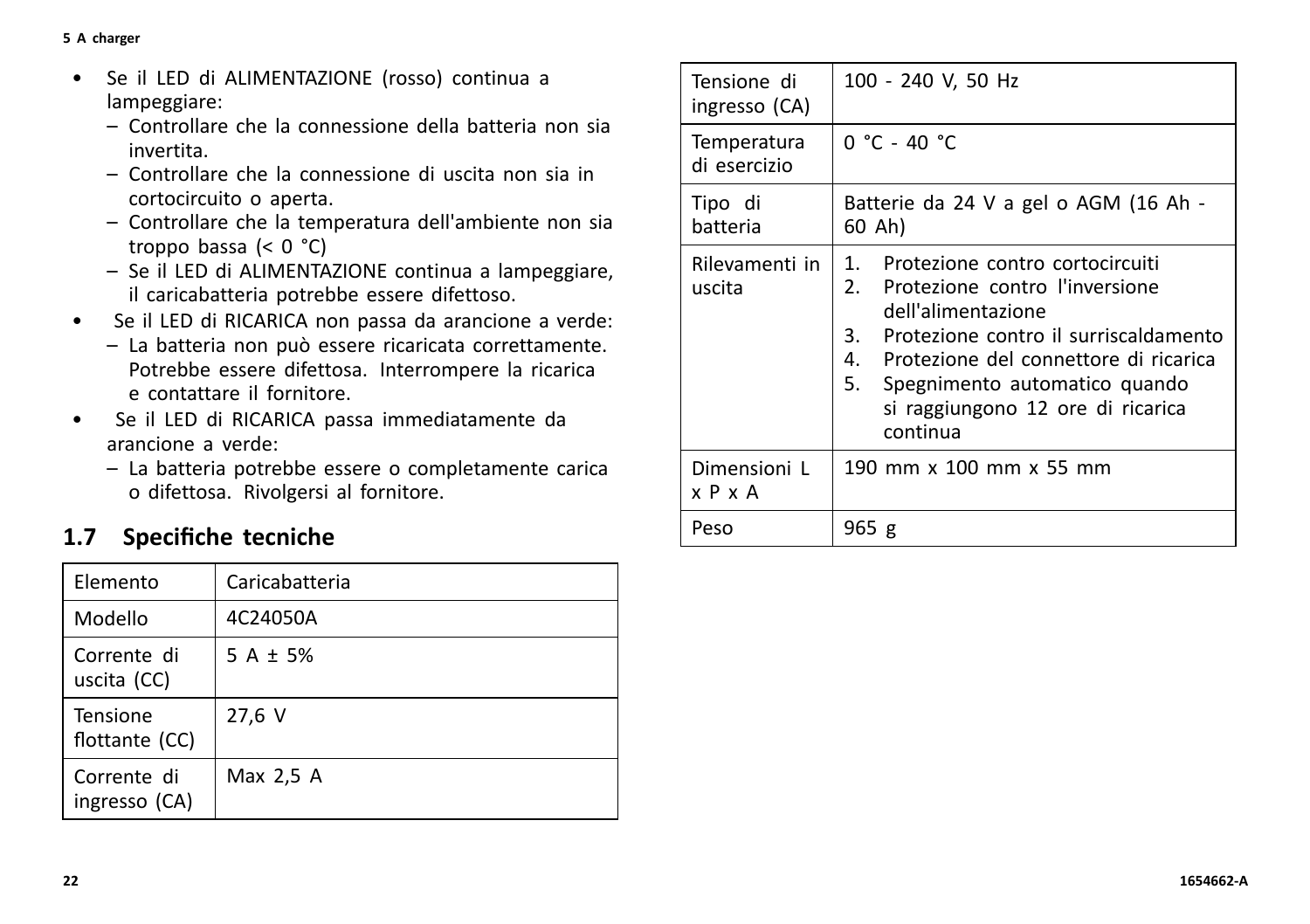## <span id="page-22-0"></span>**Inhoudsopgave**

Deze handleiding dient te worden overhandigd aan de gebruiker van het product. Lees deze handleiding VÓÓR <sup>u</sup> het product gebruikt en bewaar hem voor eventuele raadplegingen in de toekomst.

| 1.5 Bedieningsinstructies 25 |
|------------------------------|
|                              |
|                              |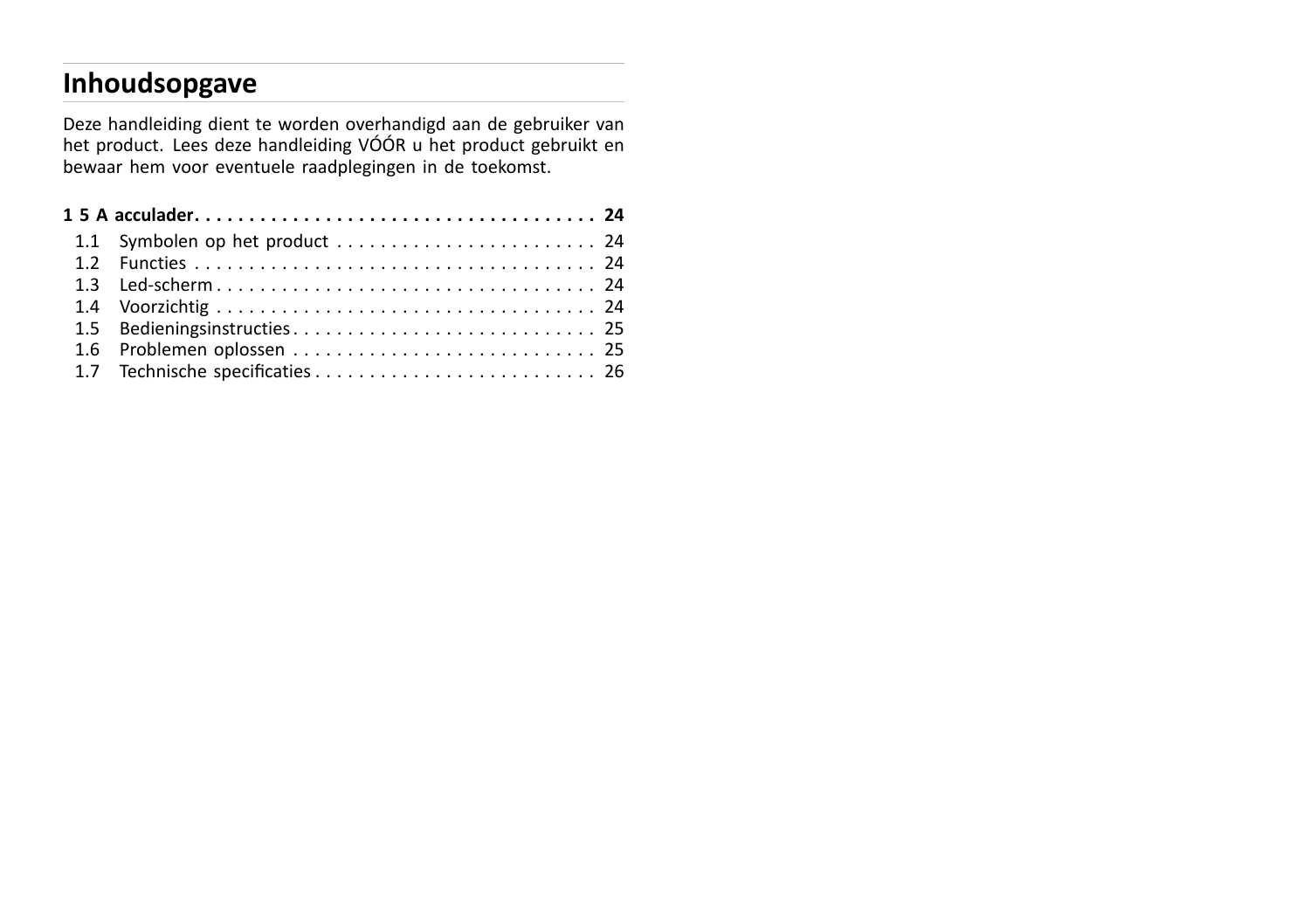## <span id="page-23-0"></span>**1 5 A acculader**

#### **1.1 Symbolen op het product**

| CE                               | Dit product is voorzien van een<br>CE-conformiteitsverklaring. De introductiedatum<br>van dit product staat vermeld in de<br>CE-conformiteitsverklaring. |
|----------------------------------|----------------------------------------------------------------------------------------------------------------------------------------------------------|
| $\boldsymbol{V}$<br><b>XXXXX</b> | C-Tick (Australische EMC)                                                                                                                                |
|                                  | Dit product voldoet aan de Europese<br>veiligheidsvereisten.                                                                                             |
|                                  |                                                                                                                                                          |
|                                  | Isolatieklasse: Klasse II                                                                                                                                |

## **1.2 Functies**



- A Stekker voor acculader
- B Voedingsled
- C Laadled

#### **1.3 Led-scherm**

| Knippert groen           | Wachten op verbinding met<br>accu |
|--------------------------|-----------------------------------|
| Knippert oranje          | Vóór opladen                      |
| Oranje                   | Opladen                           |
| Knippert groen en oranje | 85% opgeladen                     |
| Groen                    | Volledig opgeladen                |
| Knippert rood            | <b>Defect</b>                     |

#### **1.4 Voorzichtig**

- Lees, voordat <sup>u</sup> de acculader gebruikt, alle instructies en waarschuwingen.
- Voor een maximale levensduur van de lader mag deze niet gedurende langere perioden aangesloten blijven op het mobiliteitshulpmiddel. Schakel de stroom uit na het opladen.
- Gebruik de lader niet voor volledig ontladen accu´s of voor defecte accu´s.
- Gebruik de lader in een goed geventileerde ruimte.
- •Gebruik de lader voor gel- of AGM-accu´s (16-60 Ah).
- Gebruik de lader niet voor niet-gespecificeerde oplaaddoeleinden.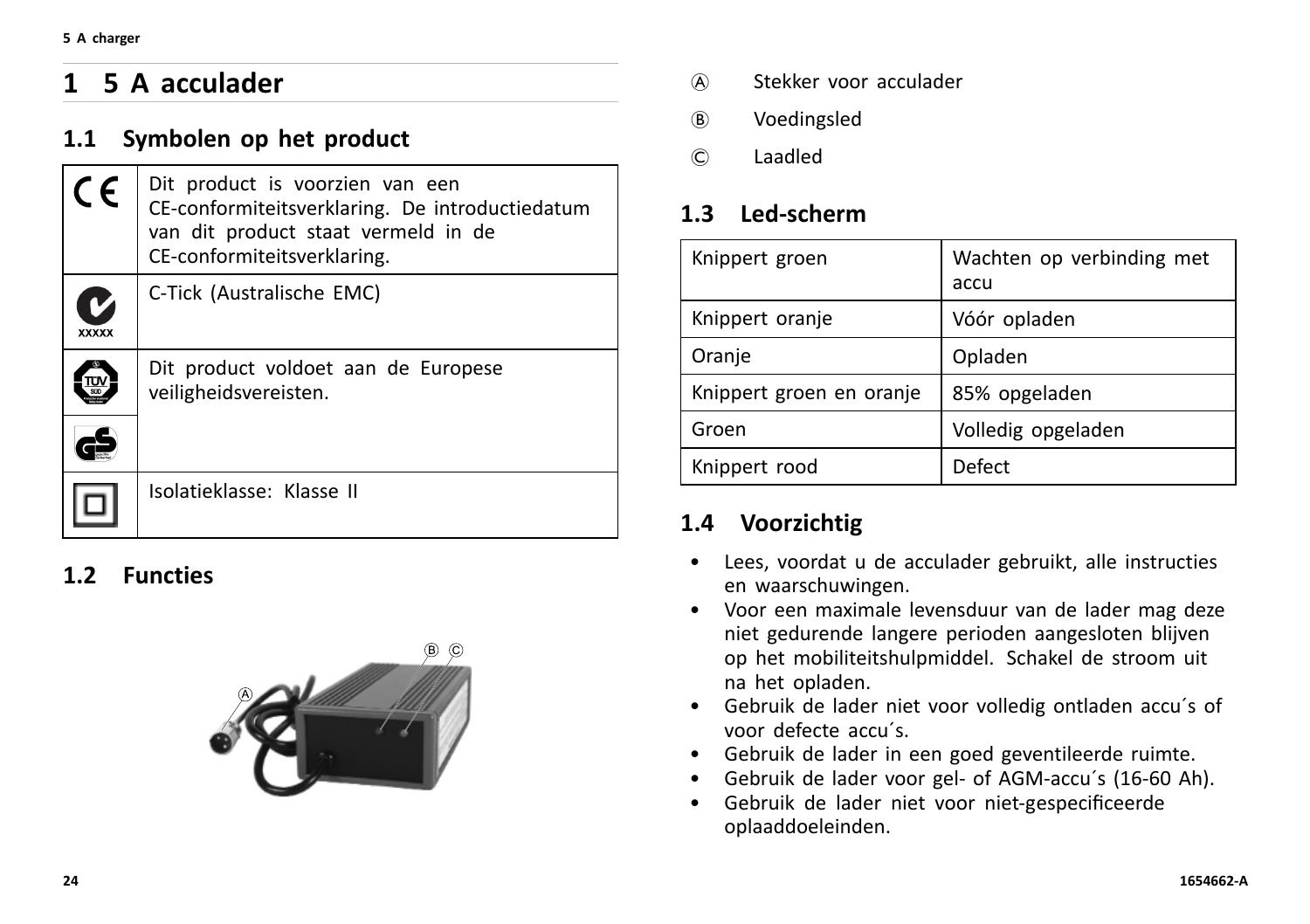- <span id="page-24-0"></span>• De temperatuur van de behuizing stijgt tijdens het opladen. Raak de behuizing niet direct aan.
- "Uitgangsverbinding niet bedoeld als stroomonderbreker".
- Om te allen tijde bescherming tegen brand te kunnen garanderen, mag <sup>u</sup> alleen een zekering van hetzelfde type en met dezelfde classificering gebruiken.
- Om brandgevaar en de kans op elektrische schokken te voorkomen, moet de installatie plaatsvinden in een binnenruimte met een gecontroleerde temperatuur en vochtigheid zonder geleidingsmogelijkheden.
- Netsnoer: Gebruik afneembaar netsnoer uit UL-lijst met nummer 18 AWG, 2 geleiders, flexibele kabel, met een vermogen van 10 A, VW - 1, 105 °C, minimaal 1,8 m, maximaal 3 <sup>m</sup> lang. Wordt geleverd met een vaste niet-gepolariseerde bevestigingsstekker met een configuratie van 15 A, 125 V (NEMA1-15P) en een vaste stekker die in de stroomtoevoer past.

## **1.5 Bedieningsinstructies**

- 1. Controleer of de uitgangsspanning van de acculader hetzelfde is als de uitgangsspanning van de aangesloten accu.
- 2. Sluit de acculader aan op de oplaadbus van het mobiliteitshulpmiddel.
- 3. Sluit het netsnoer aan. Het ledlampje knippert rood en groen als de AC-voeding is ingeschakeld.
- 4. Start met opladen. Raadpleeg *1.3 [Led-scherm,](#page-23-0) pagina [24](#page-23-0)*.

## **1.6 Problemen oplossen**

- Als de voedingsled (rood) uit is:
	- Controleer of de oplaadkabel correct is aangesloten.
	- Als het ledlampje nog steeds niet brandt, is de acculader mogelijk defect. Neem contact op met uw leverancier.
- • Als de laadled uit is:
	- Controleer of de oplaadkabel correct is aangesloten.
	- Als de accu volledig is opgeladen, schakelt de lader over naar de druppellaadmodus en gaat de laadled uit.
	- Als het oplaadproces niet wordt gestart (oranje ledlampje), is de accu mogelijk defect. Neem contact op met uw leverancier.
- • Als de groene laadled blijft knipperen, kan het oplaadproces niet worden aangegeven:
	- Controleer of de accu goed is aangesloten.
	- Controleer of de uitgangsverbinding kortsluiting maakt of open is.
	- Als de verbinding van de accu in orde is, is de acculader mogelijk defect.
- • Als de voedingsled (rood) blijft knipperen:
	- Controleer of de accu verkeerd om is aangesloten.
	- Controleer of de uitgangsverbinding kortsluiting maakt of open is.
	- Controleer of de omgevingstemperatuur te laag is  $(0, 0, 0)$
	- Als de voedingsled blijft knipperen, is de acculader mogelijk defect.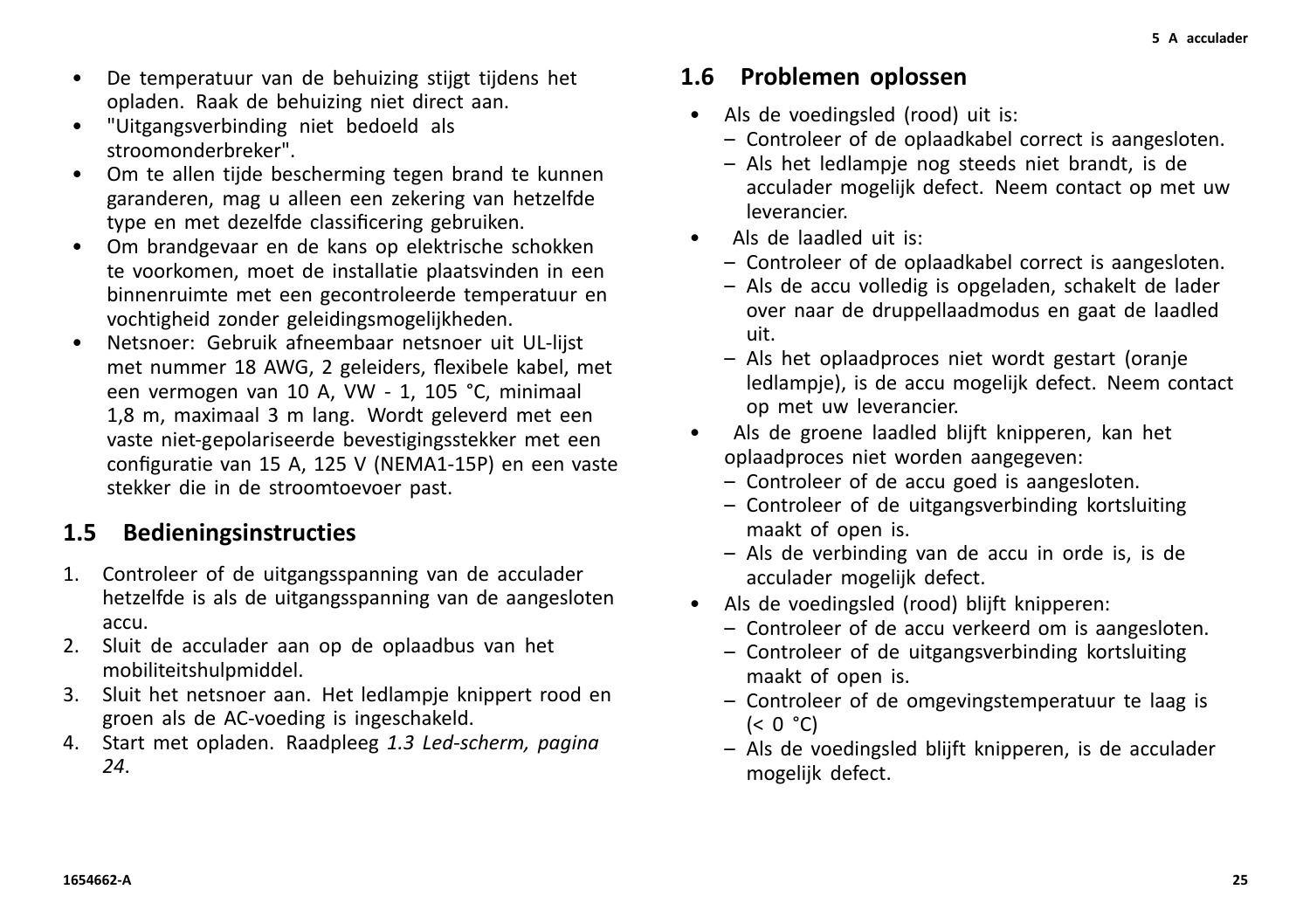#### <span id="page-25-0"></span>**5 A charger**

- • Als de laadled niet van oranje in groen verandert:
	- De accu kan niet correct worden opgeladen. Deze is mogelijk defect. Stop met opladen en neem contact op met uw leverancier.
- Als de laadled direct van oranje in groen verandert:
	- De accu is volledig opgeladen of defect. Neem contact op met uw leverancier.

#### **1.7 Technische specificaties**

| Onderdeel                 | Acculader                                                                                                                                                                                      |
|---------------------------|------------------------------------------------------------------------------------------------------------------------------------------------------------------------------------------------|
| Model                     | 4C24050A                                                                                                                                                                                       |
| Uitgangsstroom<br>(DC)    | $5A \pm 5%$                                                                                                                                                                                    |
| Zwevende spanning<br>(DC) | 27,6 V                                                                                                                                                                                         |
| Ingangsstroom (AC)        | Max. 2,5 A                                                                                                                                                                                     |
| Ingangsspanning<br>(AC)   | 100 - 240 V, 50 Hz                                                                                                                                                                             |
| Bedrijfstemperatuur       | 0 °C-40 °C                                                                                                                                                                                     |
| Accutoepassing            | 24 V gel- of AGM-accu's (16 Ah–60<br>Ah)                                                                                                                                                       |
| Uitgangsdetectie          | Kortsluitingsbeveiliging<br>1.<br>Keerstroombeveiliging<br>2.<br>3.<br>Oververhittingsbeveiliging<br>4.<br>Oplaadstekkerbescherming<br>5.<br>Automatisch stoppen na 12 uur<br>constant opladen |

|         | $\vert$ Afmetingen L x B x $\vert$ 190 mm x 100 mm x 55 mm |
|---------|------------------------------------------------------------|
| Gewicht | 965 g                                                      |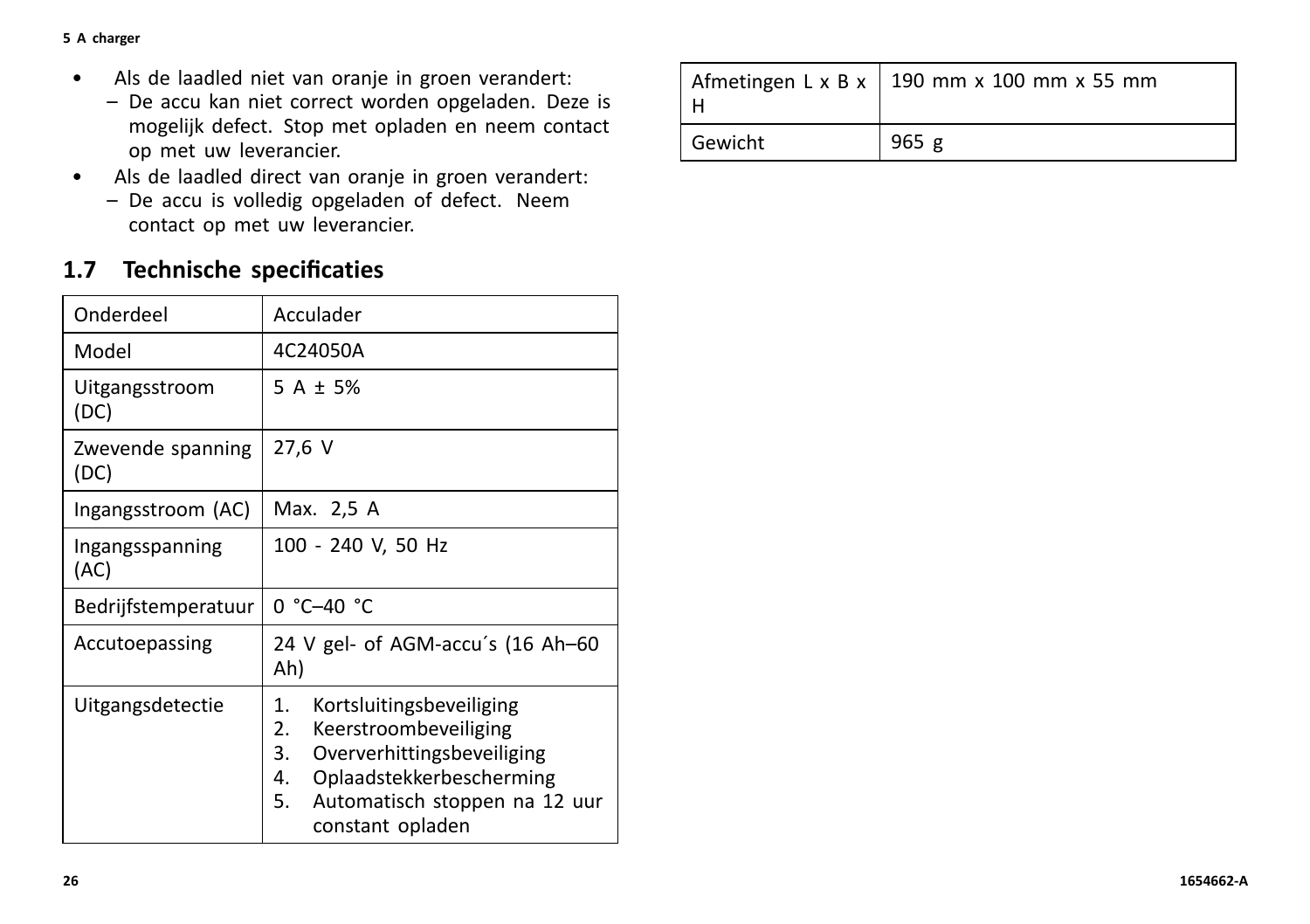## <span id="page-26-0"></span>**Índice**

Este manual TEM de ser fornecido ao utilizador do produto. ANTES de utilizar este produto, este manual DEVE ser lido <sup>e</sup> guardado para referência futura.

| 1 Carregador de baterias 5 A  28   |
|------------------------------------|
|                                    |
|                                    |
|                                    |
|                                    |
| 1.5 Instruções de funcionamento 29 |
| 1.6 Resolução de problemas  29     |
|                                    |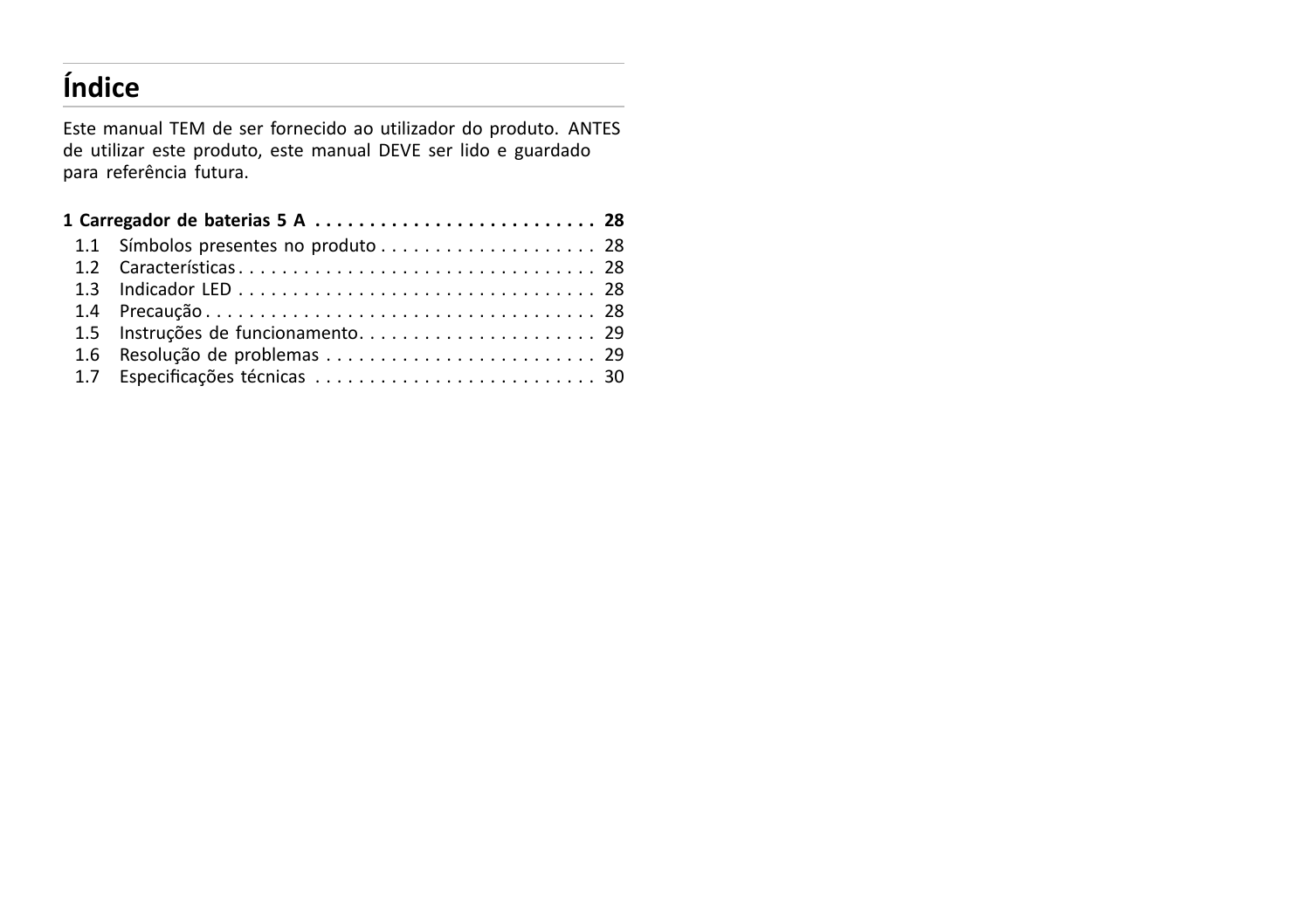## <span id="page-27-0"></span>**1 Carregador de baterias 5 A**

### **1.1 Símbolos presentes no produto**

| CE                | Este produto apresenta a declaração de<br>conformidade CE. A data de lançamento deste<br>produto é indicada na declaração de conformidade<br>CF. |
|-------------------|--------------------------------------------------------------------------------------------------------------------------------------------------|
| V<br><b>XXXXX</b> | Marca C-Tick (EMC australiana)                                                                                                                   |
|                   | Este produto está em conformidade com os<br>requisitos de segurança europeus.                                                                    |
|                   |                                                                                                                                                  |
|                   | Classe de isolamento: Classe II                                                                                                                  |

## **1.2 Características**



- A Ficha para carregamento de baterias
- B Indicação de LED DE ENERGIA
- C Indicação de LED DE CARGA

#### **1.3 Indicador LED**

| Verde intermitente               | A aguardar a ligação à bateria |
|----------------------------------|--------------------------------|
| Laranja intermitente             | Pré-carregamento               |
| Laranja                          | Carregamento                   |
| Verde e Laranja<br>intermitentes | Carregado a 85 %               |
| Verde                            | Completamente carregado        |
| Vermelho intermitente            | Falha                          |

## **1.4 Precaução**

- Antes de utilizar <sup>o</sup> carregador da bateria, leia todas as instruções <sup>e</sup> as marcas de aviso.
- Para prolongar <sup>a</sup> vida útil do carregador, não deve deixar <sup>o</sup> veículo elétrico ligado ao carregador durante períodos prolongados. Desligue <sup>a</sup> alimentação depois do carregamento.
- Não utilize <sup>o</sup> carregador com baterias totalmente descarregadas ou baterias com avaria.
- •Utilize <sup>o</sup> carregador numa divisão bem ventilada.
- • Utilize <sup>o</sup> carregador apenas com baterias AGM ou de gel (16-60 Ah).
- • Não utilize com uma tensão de entrada diferente da especificada.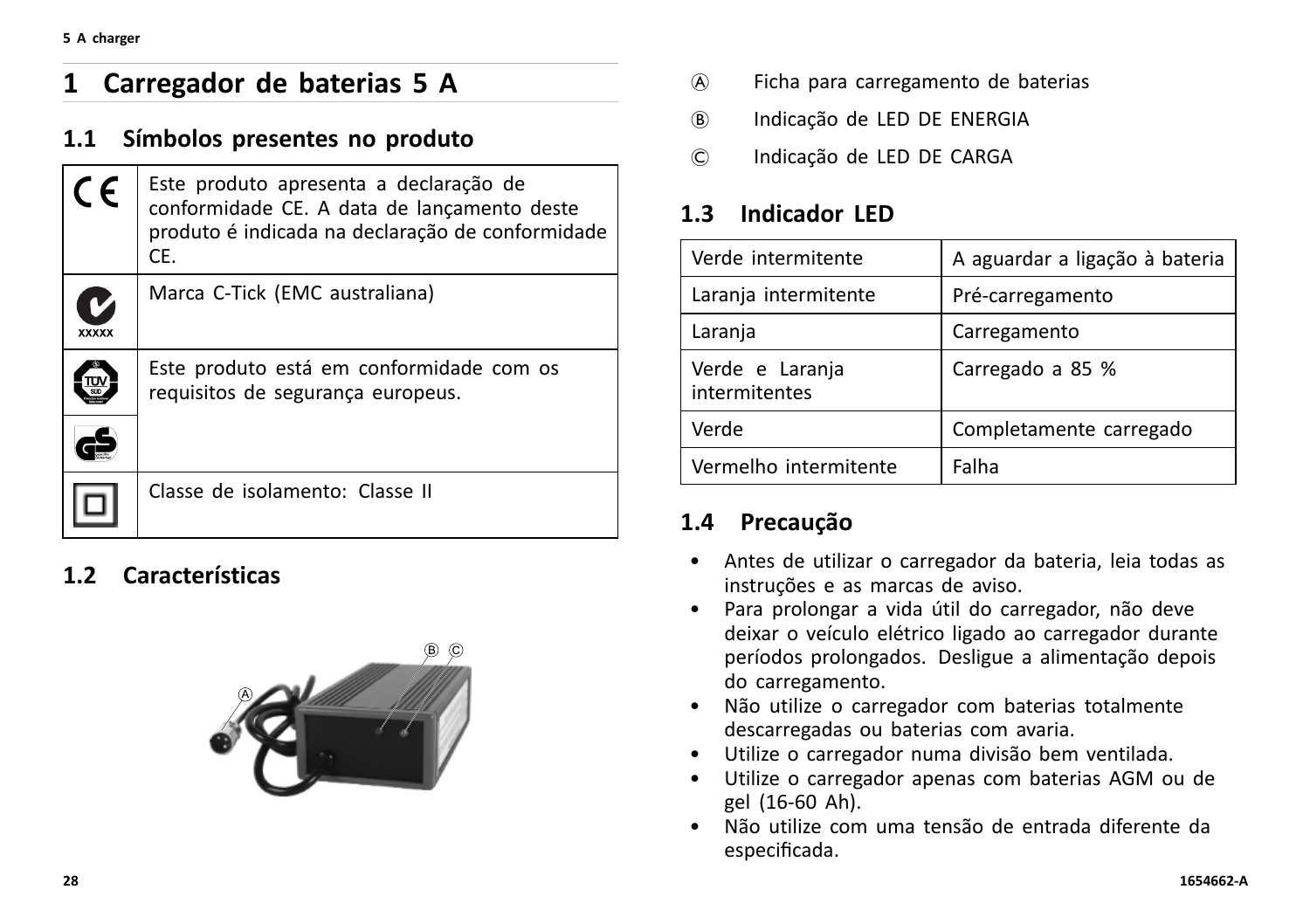- <span id="page-28-0"></span>• A temperatura da caixa sobe durante <sup>o</sup> carregamento. Evite tocar na caixa diretamente.
- "Conector de saída não concebido para interrupção de corrente".
- Para uma proteção contínua contra <sup>o</sup> risco de incêndio, substitua os fusíveis apenas por outros do mesmo tipo <sup>e</sup> potência.
- Para reduzir <sup>o</sup> risco de incêndio <sup>e</sup> choque elétrico, instale numa área interior com controlo de temperatura <sup>e</sup> humidade, praticamente sem contaminantes condutores.
- Cabo de alimentação: Utilize <sup>o</sup> cabo de alimentação removível homologado pela UL n.<sup>º</sup> 18 AWG, 2 condutores, cabo flexível, com potência de 10 A, VW - 1, 105 °C, mínimo de 1,8 m, máximo de 3 <sup>m</sup> de comprimento. Inclui uma ficha de ligação não polarizada moldada com uma configuração de 15 A, 125 V (NEMA1-15P) <sup>e</sup> um conector moldado que emparelha com <sup>a</sup> entrada de alimentação.

## **1.5 Instruções de funcionamento**

- 1. Certifique-se de que <sup>a</sup> tensão de saída do carregador da bateria é igual à tensão de saída da bateria <sup>a</sup> ligar.
- 2. Conecte <sup>o</sup> carregador da bateria à ligação para carregamento do veículo elétrico.
- 3. Ligue <sup>o</sup> cabo de alimentação. O LED emite um sinal luminoso vermelho <sup>e</sup> verde quando <sup>a</sup> alimentação CA está ligada.
- 4. Inicie <sup>o</sup> carregamento. Consulte <sup>a</sup> secção *1.3 [Indicador](#page-27-0) LED, [página](#page-27-0) [28](#page-27-0)*.

## **1.6 Resolução de problemas**

- • Se <sup>o</sup> LED ENERGIA (vermelho) estiver desligado:
	- Verifique se <sup>o</sup> cabo de carregamento está devidamente ligado.
	- Se <sup>o</sup> LED não se acender, <sup>o</sup> carregador da bateria pode estar avariado. Contactar <sup>o</sup> fornecedor.
- • Se <sup>o</sup> LED DE CARGA estiver desligado:
	- Verifique se <sup>o</sup> cabo de carregamento está devidamente ligado.
	- Se <sup>a</sup> bateria estiver totalmente carregada, <sup>o</sup> carregador assume <sup>o</sup> modo de carga de manutenção <sup>e</sup> <sup>o</sup> LED DE CARGA apaga-se.
	- Se <sup>o</sup> processo de carregamento não foi iniciado (LED laranja), <sup>a</sup> bateria poderá ter uma avaria. Contactar <sup>o</sup> fornecedor.
- • Se <sup>o</sup> LED DE CARGA verde continuar intermitente, não <sup>o</sup> poderá ligar para indicar <sup>a</sup> carga:
	- Verifique se <sup>a</sup> bateria foi ligada com êxito.
	- Verifique se <sup>a</sup> ligação de saída é curta ou está aberta.
	- Se <sup>a</sup> ligação da bateria estiver em perfeitas condições, <sup>o</sup> carregador da bateria pode estar avariado.
- • Se <sup>o</sup> LED ENERGIA (vermelho) continuar intermitente:
	- Verifique se <sup>a</sup> ligação da bateria está ao contrário.
	- Verifique se <sup>a</sup> ligação de saída é curta ou está aberta.
	- Verifique se <sup>a</sup> temperatura ambiente é demasiado baixa  $( $0$  °C)$
	- Se <sup>o</sup> LED ENERGIA continuar intermitente, <sup>o</sup> carregador da bateria pode estar avariado.
- • Se <sup>o</sup> LED DE CARGA não mudar de laranja para verde:
	- Não é possível carregar <sup>a</sup> bateria corretamente. Poderá estar avariada. Pare de carregar <sup>e</sup> contacte <sup>o</sup> fornecedor.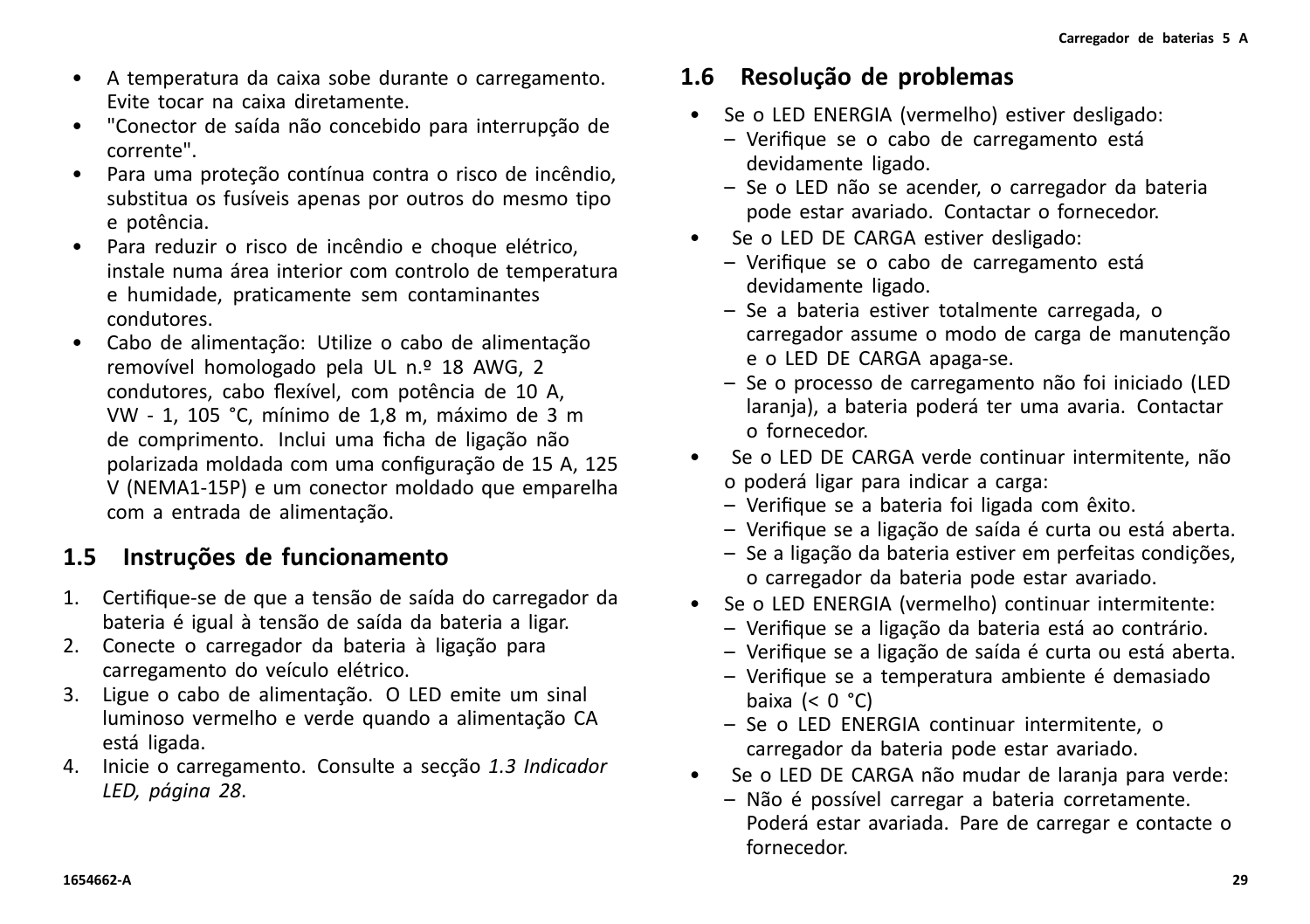- <span id="page-29-0"></span>• Se <sup>o</sup> LED DE CARGA mudar de laranja para verde imediatamente:
	- A bateria está totalmente carregada ou com avaria. Contactar <sup>o</sup> fornecedor.

## **1.7 Especificações técnicas**

| Artigo                             | Carregador da bateria                                                                                                                                                                                                                    |
|------------------------------------|------------------------------------------------------------------------------------------------------------------------------------------------------------------------------------------------------------------------------------------|
| Modelo                             | 4C24050A                                                                                                                                                                                                                                 |
| Corrente de<br>saída (CC)          | $5A \pm 5%$                                                                                                                                                                                                                              |
| Tensão<br>flutuante (CC)           | 27,6 V                                                                                                                                                                                                                                   |
| Corrente de<br>entrada (CA)        | 2,5 A (máx.)                                                                                                                                                                                                                             |
| Tensão de<br>entrada (CA)          | 100 - 240 V, 50 Hz                                                                                                                                                                                                                       |
| Temperatura<br>de<br>funcionamento | $0 \degree C - 40 \degree C$                                                                                                                                                                                                             |
| Aplicação da<br>bateria            | Baterias AGM ou gel 24 V (16 Ah – 60 Ah)                                                                                                                                                                                                 |
| Deteção de<br>saída                | Proteção contra curto-circuito<br>1.<br>2.<br>Proteção contra potência inversa<br>3.<br>Proteção contra sobreaquecimento<br>4.<br>Proteção para ficha de carregamento<br>5.<br>Corte automático ao atingir 12 horas<br>de carga contínua |

| Dimensões C<br>$x$ L $x$ A | 190 mm x 100 mm x 55 mm |
|----------------------------|-------------------------|
| Peso                       | 965 g                   |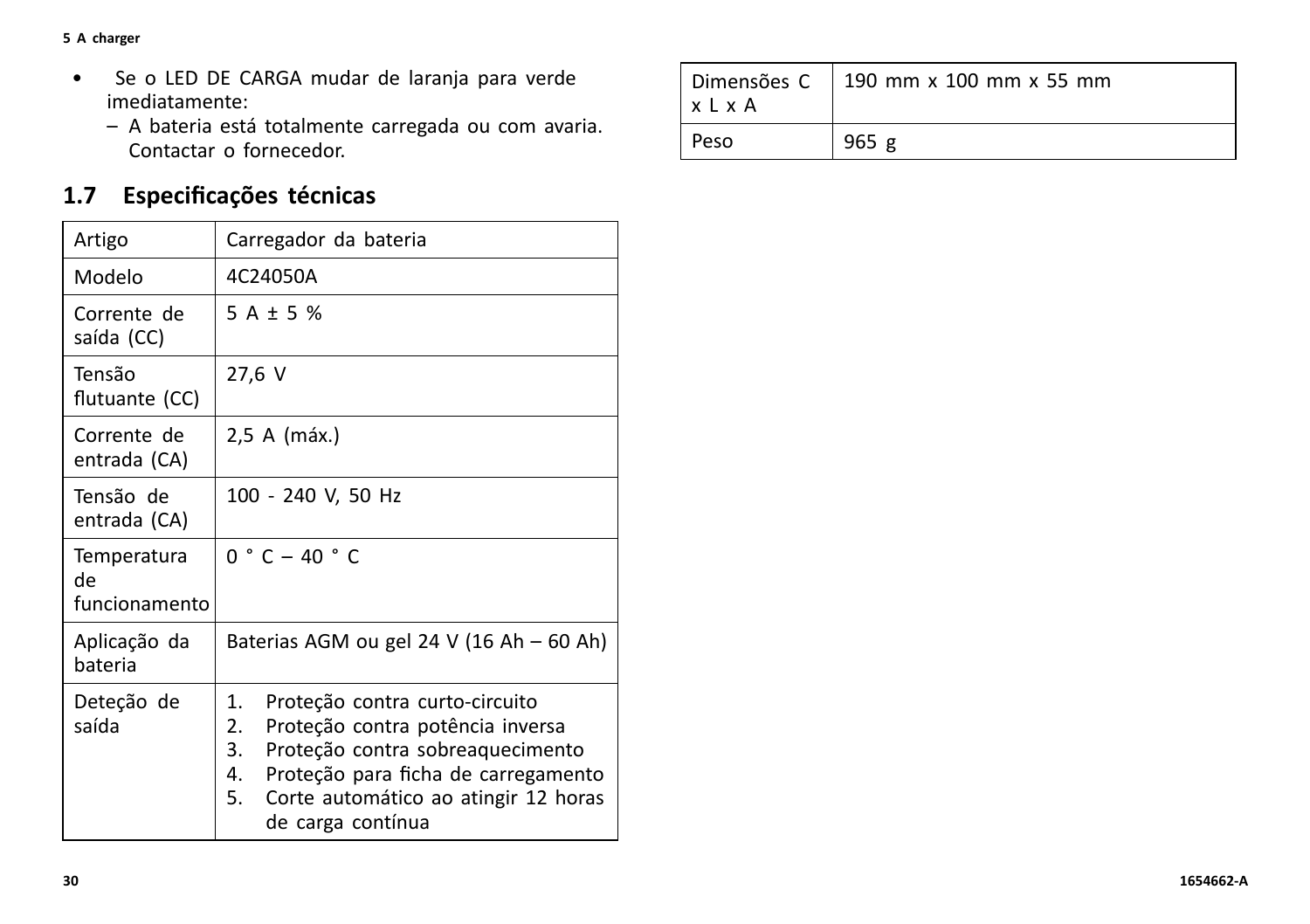#### **Belgium & Luxemburg:**

Invacare nv Autobaan 22 B-8210 Loppem Tel: (32) (0)50 83 10 10 Fax: (32) (0)50 83 10 11 belgium@invacare.com www.invacare.be

#### **España:**

Invacare SA c/Areny s/n, Polígon Industrial de Celrà E-17460 Celrà (Girona) Tel: (34) (0)972 49 32 00 Fax: (34) (0)972 49 32 20 contactsp@invacare.com www.invacare.es

#### **Nederland:**

Invacare BV Galvanistraat 14-3 NL-6716 AE Ede Tel: (31) (0)318 695 757 Fax: (31) (0)318 695 758 nederland@invacare.com www.invacare.nl

#### **Danmark:**

Invacare A/S Sdr. Ringvej 37 DK-2605 Brøndby Tel: (45) (0)36 90 00 00 Fax: (45) (0)36 90 00 01 denmark@invacare.com www.invacare.dk

#### **France:**

Invacare Poirier SAS Route de St Roch F-37230 Fondettes Tel: (33) (0)2 47 62 64 66 Fax: (33) (0)2 47 42 12 24 contactfr@invacare.com www.invacare.fr

#### **Norge:**

Invacare AS Grensesvingen 9, Postboks 6230, Etterstad N-0603 Oslo Tel: (47) (0)22 57 95 00 Fax: (47) (0)22 57 95 01 norway@invacare.com www.invacare.no

#### **Deutschland:**

Invacare GmbH, Alemannenstraße 10 D-88316 Isny Tel: (49) (0)7562 700 0 Fax: (49) (0)7562 700 66 kontakt@invacare.com www.invacare.de

#### **Ireland:**

Invacare Ireland Ltd, Unit 5 Seatown Business Campus Seatown Road, Swords, County Dublin Tel : (353) 1 810 7084 Fax: (353) 1 810 7085 ireland@invacare.com www.invacare.ie

#### **Österreich:**

Invacare Austria GmbH Herzog-Odilo-Straße 101 A-5310 Mondsee-Tiefgraben Tel: (43) 6232 5535 0 Fax: (43) 6232 5535 4 info-austria@invacare.com www.invacare.at

#### **Eastern Europe, Middle East & CIS:**

Invacare EU Export Kleiststraße 49 D-32457 Porta Westfalica / Germany Tel: (49) (0)57 31 754 540 Fax: (49) (0)57 31 754 541 webinfo-eu-export@invacare.com www.invacare-eu-export.com

#### **Italia:**

Invacare Mecc San s.r.l., Via dei Pini 62, I-36016 Thiene (VI) Tel: (39) 0445 38 00 59 Fax: (39) 0445 38 00 34 italia@invacare.com www.invacare.it

#### **Portugal:**

Invacare Lda Rua Estrada Velha, 949 P-4465-784 Leça do Balio Tel: (351) (0)225 1059 46/47 Fax: (351) (0)225 1057 39 portugal@invacare.com www.invacare.pt